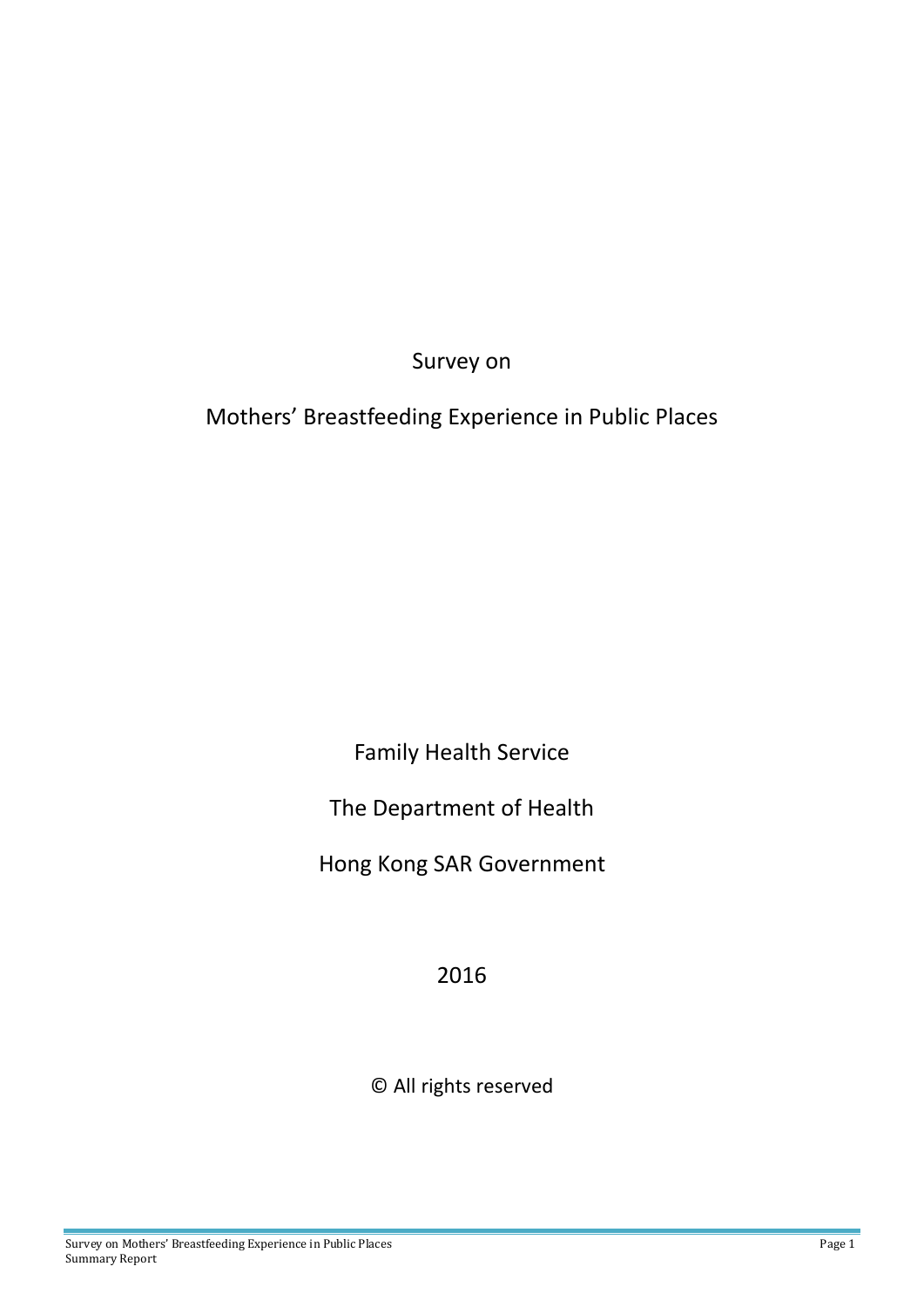#### **Background**

Ample evidence has affirmed the short-term and long-term benefits of breastfeeding on population health, with benefits proportional to its duration and exclusiveness.<sup>1-3</sup> As a global public health recommendation, WHO recommends infants should be exclusively breastfed for the first six months of life to achieve optimal growth, development and health. Thereafter, to meet their evolving nutritional requirements, infants should receive nutritionally adequate and safe complementary foods while breastfeeding continues for up to two years of age or beyond. <sup>4</sup>

Prevalence of breastfeeding, its exclusiveness and duration, are affected by a multitude of socio-economic, cultural and environmental factors. Albeit the health benefits of sustained breastfeeding, considerable barriers to breastfeeding remain. Among many others, the US Surgeon General's Call for Action to Support Breastfeeding identifies embarrassment as a formidable barrier to breastfeeding and is closely related to disapproval of breastfeeding in public.<sup>5</sup> Overseas studies revealed that mothers had been asked to stop breastfeeding or to leave, when they breastfed in public places.<sup>6</sup> Managers of restaurants and shopping centers reported that they would either discourage breastfeeding in their facilities or would suggest breastfeeding mothers move to a more secluded area.<sup>6-8</sup> The unpleasant experience detered women from direct breastfeeding in public. The 2010 UK Infant Feeding Survey reported three-fifths of mothers who breastfed initially, had breastfed in public when their babies were eight to ten months old. Nevertheless, over one in ten mothers who had breastfed in public said that they had been stopped or been made to feel uncomfortable doing so.9

With concerted efforts of the Government and community, the ever-breastfeeding rate in Hong Kong increased from a nadir in the early 1980s to 50% in 1997 and 83% in 2011. However, the exclusive breastfeeding (EBF) rate remained low. According to the 2011 Department of Health (DH) Breastfeeding Survey on babies born in the year 2010, EBF rate at 4 months was only 14.6%.<sup>10</sup> A number of factors at the personal and family, healthcare institution, and community levels contribute to early weaning among breastfeeding mothers. While mothers' early weaning before 1 month was largely due to receiving insufficient breastfeeding support in the immediate postpartum period, those who weaned between 1 to 6 months was mainly due to returning to work.<sup>11</sup> The lack of a mother-&-baby-friendly community environment also poses challenges to breastfeeding mothers. There were incidents about women encountering unpleasant experiences when they breastfeed in public, which were reported by the media and local breastfeeding mothers' groups. Complaints related to breastfeeding were lodged with the Equal Opportunities Commission.<sup>12</sup> The aim of the study was to investigate the experience and views of mothers' on breastfeeding in public, as well as the perceived support needed in Hong Kong.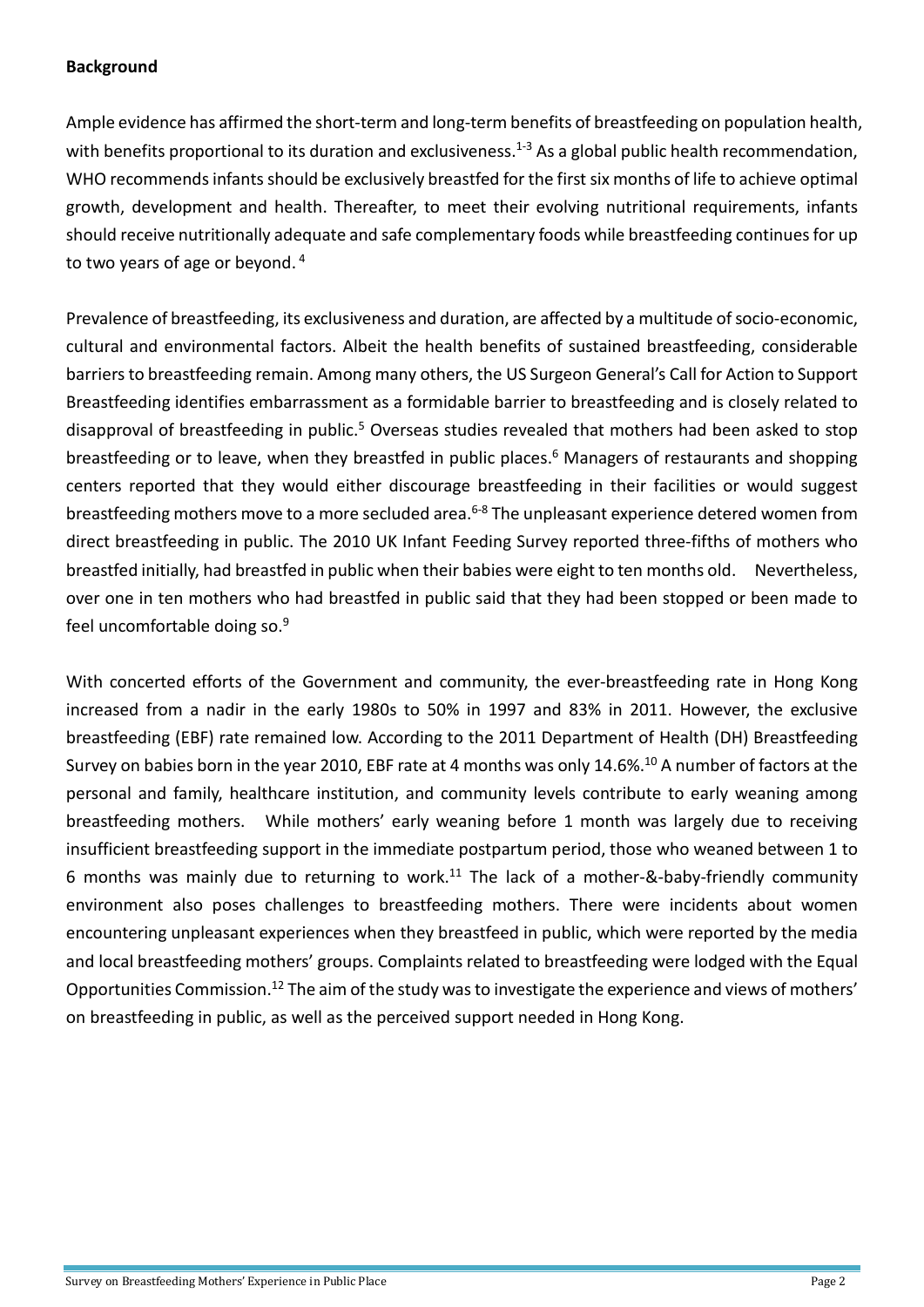# **Objectives**

The survey aimed to explore and describe mothers' (i) experience and views on breastfeeding in public, and (ii) views on the support needed to facilitate breastfeeding in public.

# **Methodology**

## *Design*

This was a cross-sectional survey.

## *Participants*

Chinese mothers with infants registered with a Maternal and Child Health Centre (MCHC) in Hong Kong fulfilling the following inclusion criteria:

- With experience of direct breastfeeding for at least 2 months,
- Having young children aged between 2 12 months,
- Cantonese speaking, and
- Hong Kong residents.

# *Sample size and sampling*

Taking reference to an overseas infant feeding survey that about 58% of mothers who breastfed initially had done so in public,  $9$  a conservative estimation about the prevalence of breastfeeding in public among breastfeeding mothers would be 50% (i.e. proportion = 50%). A sample size of 1,830 was estimated with a total width of 95% confidence interval at 4.54%.

The survey was carried out in a network of MCHCs located in the five administrative regions (Hong Kong, Kowloon, New Territories East, New Territories West 1 and New Territories West 2) of Family Health Service, DH. Random sampling was not feasible because of logistic constraints. All clients attended the MCHCs and fulfilled the inclusion criteria within the data collection period would be recruited.

#### *Instrument*

In developing the survey instrument, comprehensive literature review was conducted to examine relevant overseas and local studies. Views and comments about local mothers' experiences were also collected from breastfeeding mothers' groups. Thereafter, a semi-structured interview guide was prepared and indepth interviews with pregnant women and mothers attending MCHCs were conducted. Based on the themes obtained from the in-depth interviews, a survey questionnaire was drafted. It was piloted with mothers at one of the selected sites and further fine-tuned.

A questionnaire on the following aspects was developed:

- 1. Mothers' experience and views on breastfeeding in public
- 2. Mothers' views on the support for facilitating breastfeeding in public, including measures for establishing breastfeeding friendly premises and babycare facilities.
- 3. Mothers' socio-demographic profile age, education level, occupation, monthly household income and number of children, feeding practice of the child

For details, please refer to Annex 1.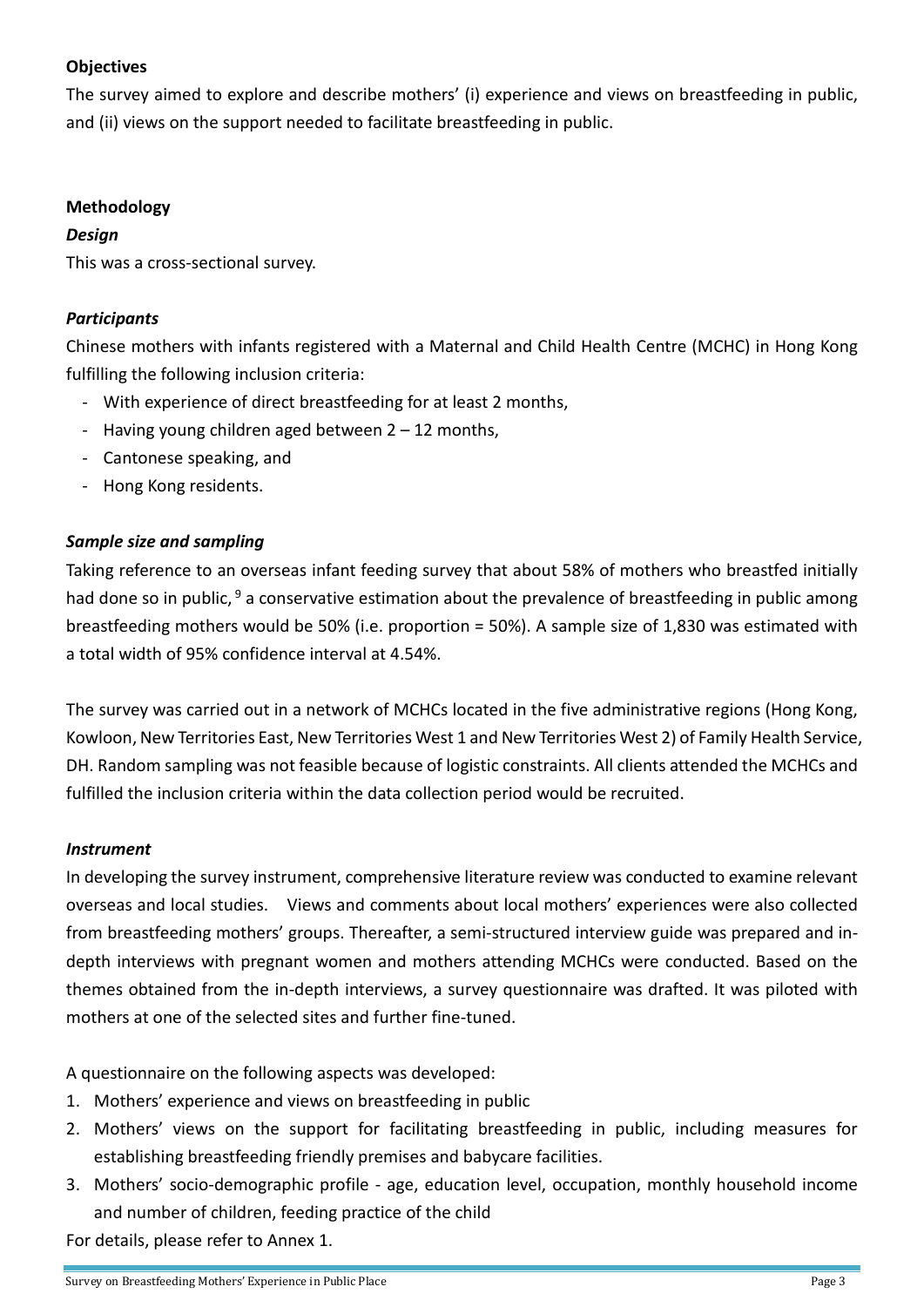# *Data collection*

The survey was conducted in all 31 MCHCs during the period of 26 August 2013 to 6 September 2013. All eligible mothers were invited to complete a self-administrated questionnaire.

# *Data analysis*

Statistical analysis was conducted using SPSS 16.0. A variety of statistical tests including t test, and chisquared test were used to investigate differences between groups, association between variables, etc.

## **Results**

# *The sample*

During the study period, 1,924 eligible mothers were recruited and 1,856 valid questionnaires were returned. The response rate was 96.5%. Compared with the 2011 Population Census, a higher proportion of the participants were in the 25 – 34 age group and a lower proportion in the group aged 35 or above. Also, mothers with higher educational attainment (degree course or above) and lower monthly household income (below HK\$40,000) were over-represented in the present sample. (Table 1) Among the 1,838 participants reported their child's current milk feeding practice, 893 (48.6%) reported having breast milk only; 522 (28.4%) having breast milk and formula milk; and 423 (23%) having formula milk only.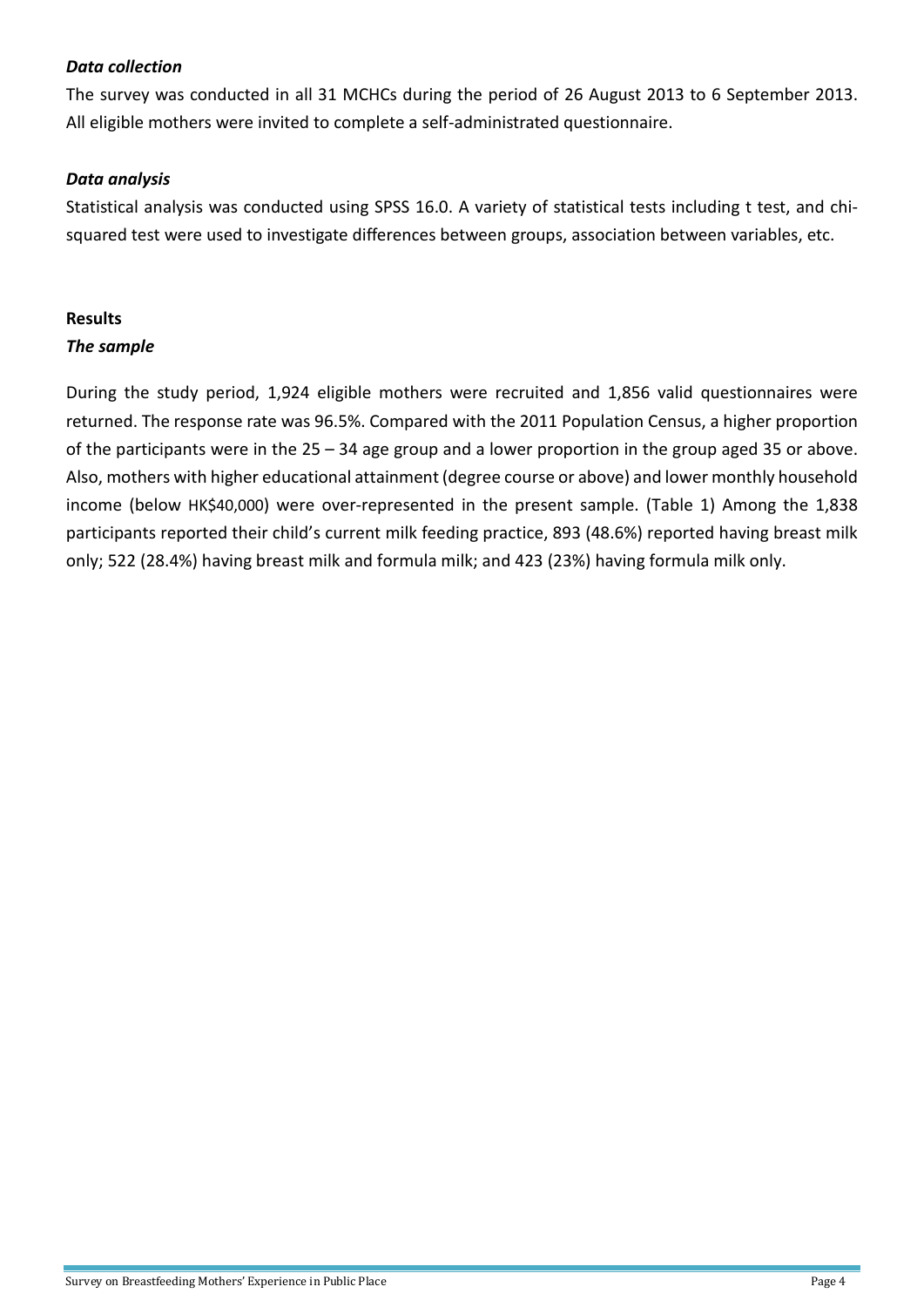|                                                                                  | Participants |      |        | 2011 Population | Significance |
|----------------------------------------------------------------------------------|--------------|------|--------|-----------------|--------------|
|                                                                                  |              |      |        | Census*         |              |
|                                                                                  | n            | %    | n      | %               |              |
| Mother's age in year                                                             | $(n = 1840)$ |      |        | $(n = 223683)$  |              |
| 24 or below                                                                      | 73           | 4.0  | 5321   | 2.4             | p<.001       |
| 25-34                                                                            | 1201         | 65.3 | 102058 | 45.6            |              |
| 35 or above                                                                      | 566          | 30.7 | 116304 | 52.0            |              |
| <b>Mother's education level</b>                                                  | $(n = 1826)$ |      |        | $(n = 223683)$  |              |
| Primary or below                                                                 | 25           | 1.4  | 11355  | 5.1             | p<.001       |
| Lower secondary                                                                  | 233          | 12.8 | 40018  | 17.9            |              |
| Upper secondary / sixth form                                                     | 570          | 31.2 | 81767  | 36.6            |              |
| Diploma / Certificate                                                            | 217          | 11.9 | 13864  | 6.2             |              |
| Sub-degree course                                                                | 55           | 3.0  | 10153  | 4.5             |              |
| Degree course or above                                                           | 726          | 39.8 | 66526  | 29.7            |              |
|                                                                                  | $(n = 1829)$ |      |        |                 |              |
| <b>Occupation</b>                                                                |              |      |        |                 |              |
| Managers and administrators                                                      | 161          | 8.8  |        |                 |              |
| Professionals / Associate<br>professionals                                       | 324          | 17.7 |        |                 |              |
| Clerks                                                                           | 347          | 19.0 |        |                 |              |
| Service workers and shop sales<br>workers / Elementary occupations<br>and others | 178          | 9.7  |        |                 |              |
| Unemployed / Housewives / Retired                                                | 819          | 44.8 |        |                 |              |
| Monthly household income                                                         | $(n = 1770)$ |      |        | $(n = 228517)$  |              |
| HK\$9,999 or below                                                               | 173          | 9.8  | 23082  | 10.1            | p<.001       |
| HK\$10,000-19,999                                                                | 487          | 27.5 | 53065  | 23.2            |              |
| HK\$20,000-29,999                                                                | 318          | 18.0 | 39341  | 17.2            |              |
| HK\$30,000-39,999                                                                | 272          | 15.4 | 29861  | 13.1            |              |
| HK\$40,000 or above                                                              | 520          | 29.4 | 83168  | 36.4            |              |
|                                                                                  |              |      |        |                 |              |

Table 1: Social Demographic Characteristics of Participants and Comparison between Participants and Mothers in Households with Children aged 0-5 years (2011 Population Census)

\*Source: 2011 Population Census, Census and Statistics Department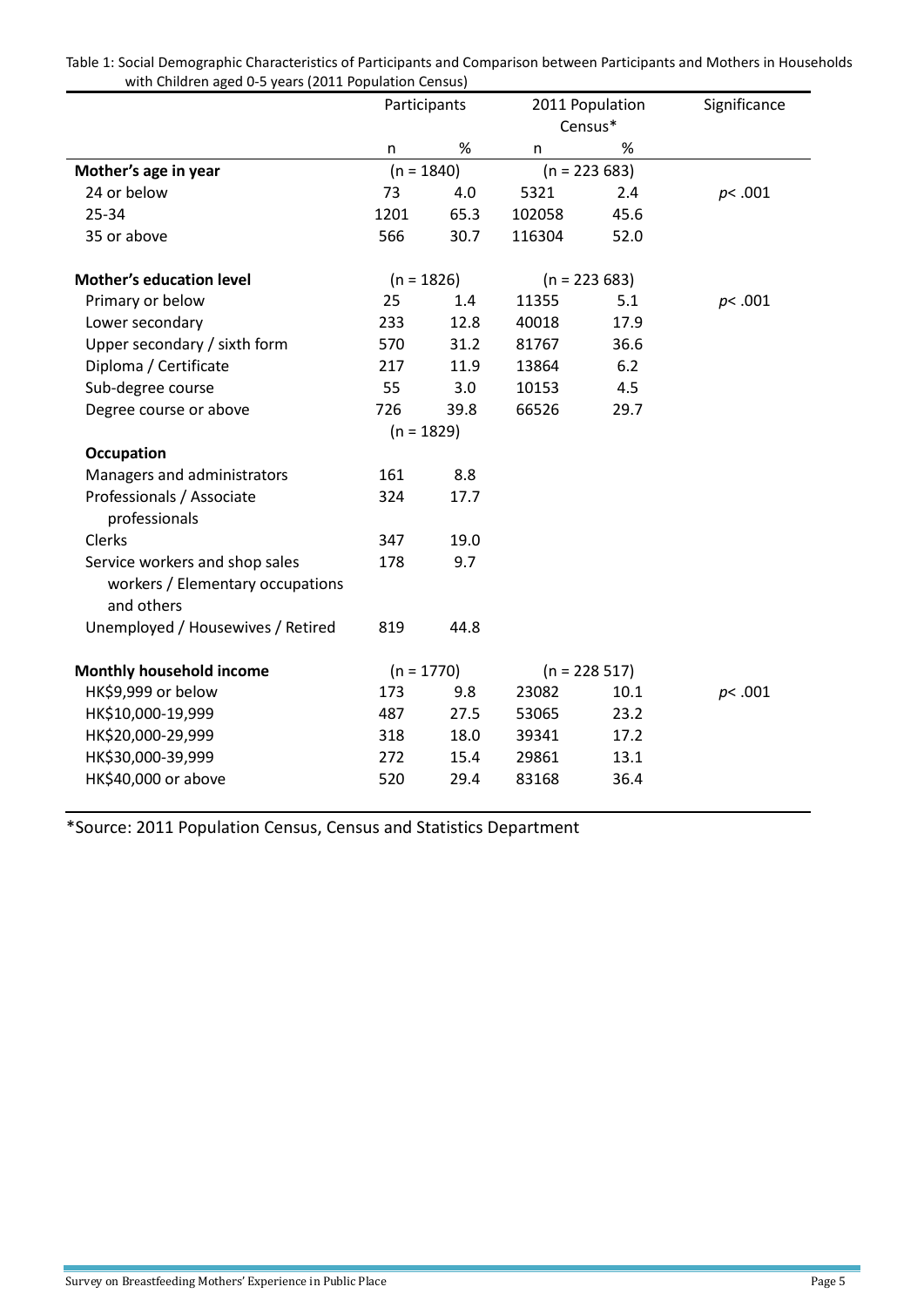# *Mothers' experience and views on breastfeeding in public*

(a) Practices of feeding in public among breastfeeding mothers

Nearly three-fifths (58.1%) of participants (1,079 out of 1,856 participants) reported they had sometimes or always directly breastfed their child in public. About 77.6 % of participants reported they sometimes or always breastfed their child in a babycare room. Nevertheless, about 64.6% of participants would minimise going out with the child to avoid breastfeeding in public. About 58.8% of participants would feed the child with formula milk when going out, while 38.7% would bring expressed breast milk and bottlefeed their child. (Table 2a & Chart 2a)

|                                                                             |           |      | Sometimes / Always |      | <b>Never</b> |
|-----------------------------------------------------------------------------|-----------|------|--------------------|------|--------------|
|                                                                             | Total (n) | No.  | %                  | No.  | %            |
| Direct breastfeed the child in public (without<br>going to a babycare room) | 1856      | 1079 | 58.1               | 777  | 41.9         |
| Breastfeed the child in a babycare room                                     | 1803      | 1399 | 77.6               | 404  | 22.4         |
| Minimise going out with child to avoid<br>breastfeeding in public           | 1755      | 1134 | 64.6               | 621  | 35.4         |
| Feed the child with formula milk when going<br>out                          | 1744      | 1025 | 58.8               | 719  | 41.2         |
| Bring expressed breastmilk and bottle feed<br>the child                     | 1770      | 685  | 38.7               | 1085 | 61.3         |

Table 2a: Mothers' experience in feeding their child in public

Base: all mothers in the survey (N=1856). Each condition was asked in separate question, and participants might report having feeding experience with different conditions.

#### Chart 2a: Mothers' experience in feeding their child in public



Base: all mothers in the survey (N=1856). Each condition was asked in separate question, and participants might report having feeding experience with different conditions.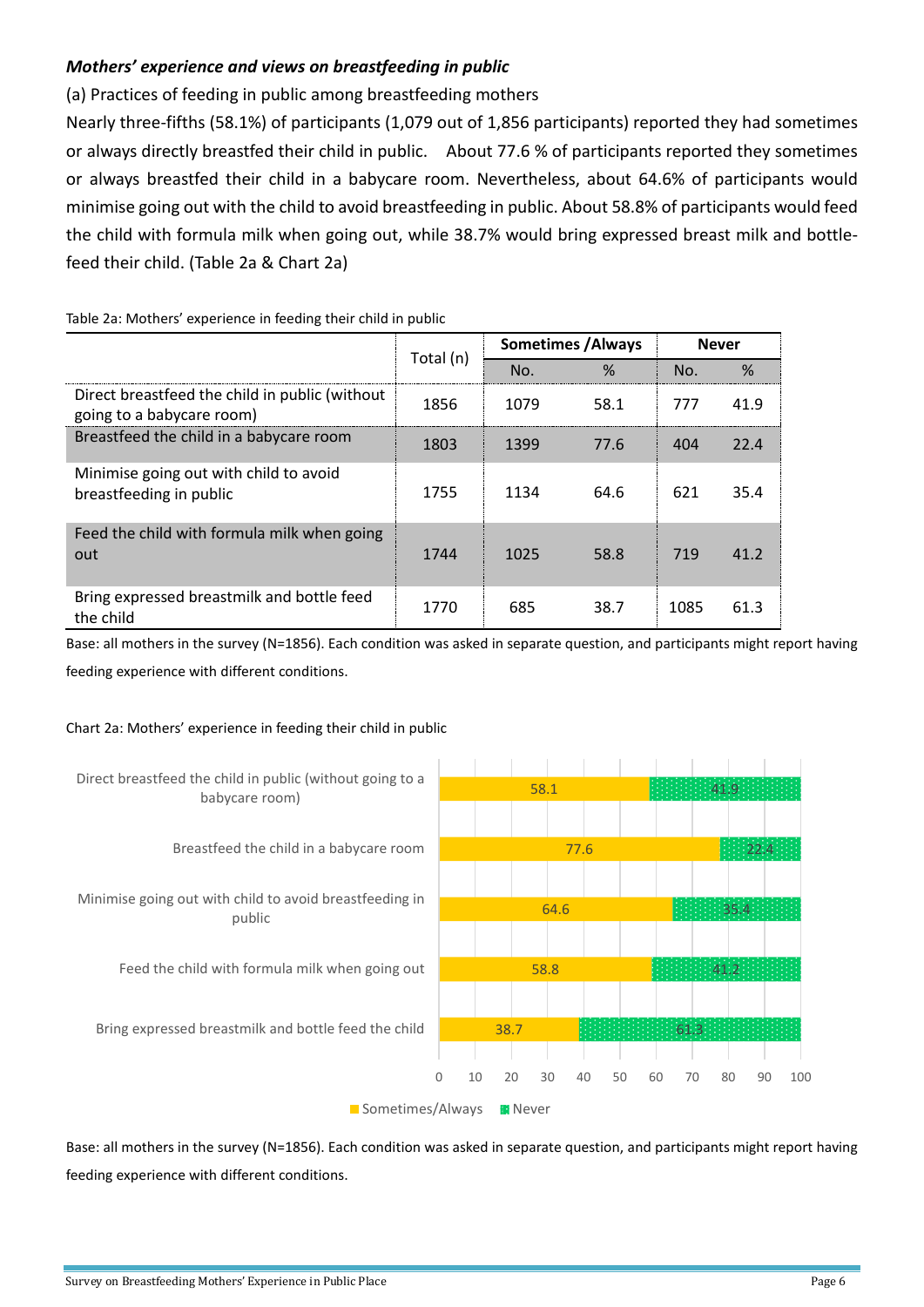# *(b) Reasons for direct breastfeeding in public*

Among the 1,079 participants who had directly breastfed their child in public, the top reasons for doing so were "no available breastfeeding room" (51.4%), "responding to baby's immediate needs" (48.2%), and "use of breastfeeding room is inconvenient" (31%). (Table 2b & Chart 2b)

Table 2b: Reasons for direct breastfeeding in public<sup>#</sup>

|                                                                                                                                                   | No. | %#   |
|---------------------------------------------------------------------------------------------------------------------------------------------------|-----|------|
| No available breastfeeding room                                                                                                                   | 555 | 51.4 |
| Responding to baby's immediate needs                                                                                                              | 520 | 48.2 |
| Use of breastfeeding room is inconvenient<br>(include difficult to locate, long queue,<br>need to ask management staff to open the<br>door, etc.) | 334 | 31.0 |
| Convenient                                                                                                                                        | 229 | 21.2 |
| I always breastfeed the baby directly                                                                                                             | 89  | 8.2  |
| Others                                                                                                                                            | 15  | 1.4  |

Base: mothers who had breastfed their children in public place (N=1079). <sup>#</sup>Each participant was asked to give a maximum of 3 reason(s) from a list. There were 1079 participants who responded to the question and gave a total of 1742 reasons. The percentages do not add up to 100%.



Chart 2b: Reasons for direct breastfeeding in public<sup>#</sup>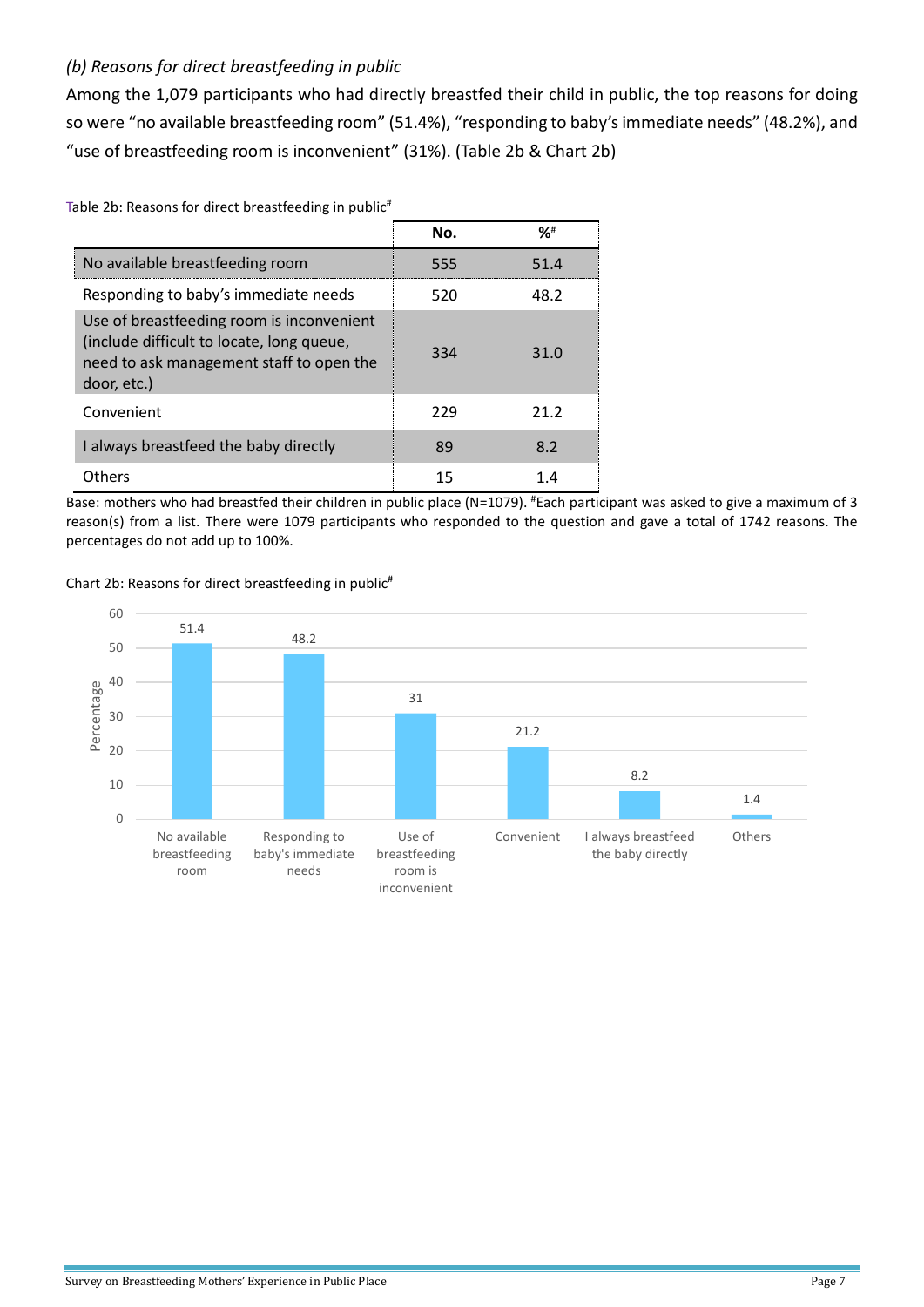# *(c) Reason for not breastfeeding in public*

Among the 777 participants who had never breastfed in public, about a half (46.3%) expressed their wish to do so. The most common reasons for not breastfeeding in public were "do not want others to see her breastfeeding" / "protecting their privacy" / "feeling embarrassed" (66.9%), "feeling unpleasant with others' staring" (35.3%) and "feeling breastfeeding in public is not supported by the general public" (26.1%). About 8% of respondents reported their husband or family was unsupportive. (Table 2c & Chart 2c)

Table 2c: Reasons for not breastfeeding in public<sup>#</sup>

|                                                                                                    | No. | %#   |
|----------------------------------------------------------------------------------------------------|-----|------|
| Do not want others to see her<br>breastfeeding / protecting their<br>privacy / feeling embarrassed | 520 | 66.9 |
| Feeling unpleasant with others' staring                                                            | 274 | 35.3 |
| Feeling breastfeeding in public is not<br>supported by the general public                          | 203 | 26.1 |
| Do not want to embarrass family or<br>friends                                                      | 102 | 13.1 |
| Husband or family is unsupportive                                                                  | 62  | 8.0  |
| <b>Others</b>                                                                                      | 78  | 10.0 |

Base: mothers who had not breastfed their children in public place (N=777). <sup>#</sup>Each participant was asked to give a maximum of 3 reason(s) from a list. There were 777 participants who responded to the question and gave a total of 1239 reasons. The percentages do not add up to 100%.



Chart 2c: Reasons for not breastfeeding in public<sup>#</sup>

Base: mothers who had not breastfed their children in public place (N=777). <sup>#</sup>Each participant was asked to give a maximum of 3 reason(s) from a list. There were 777 participants who responded to the question and gave a total of 1239 reasons. The percentages do not add up to 100%.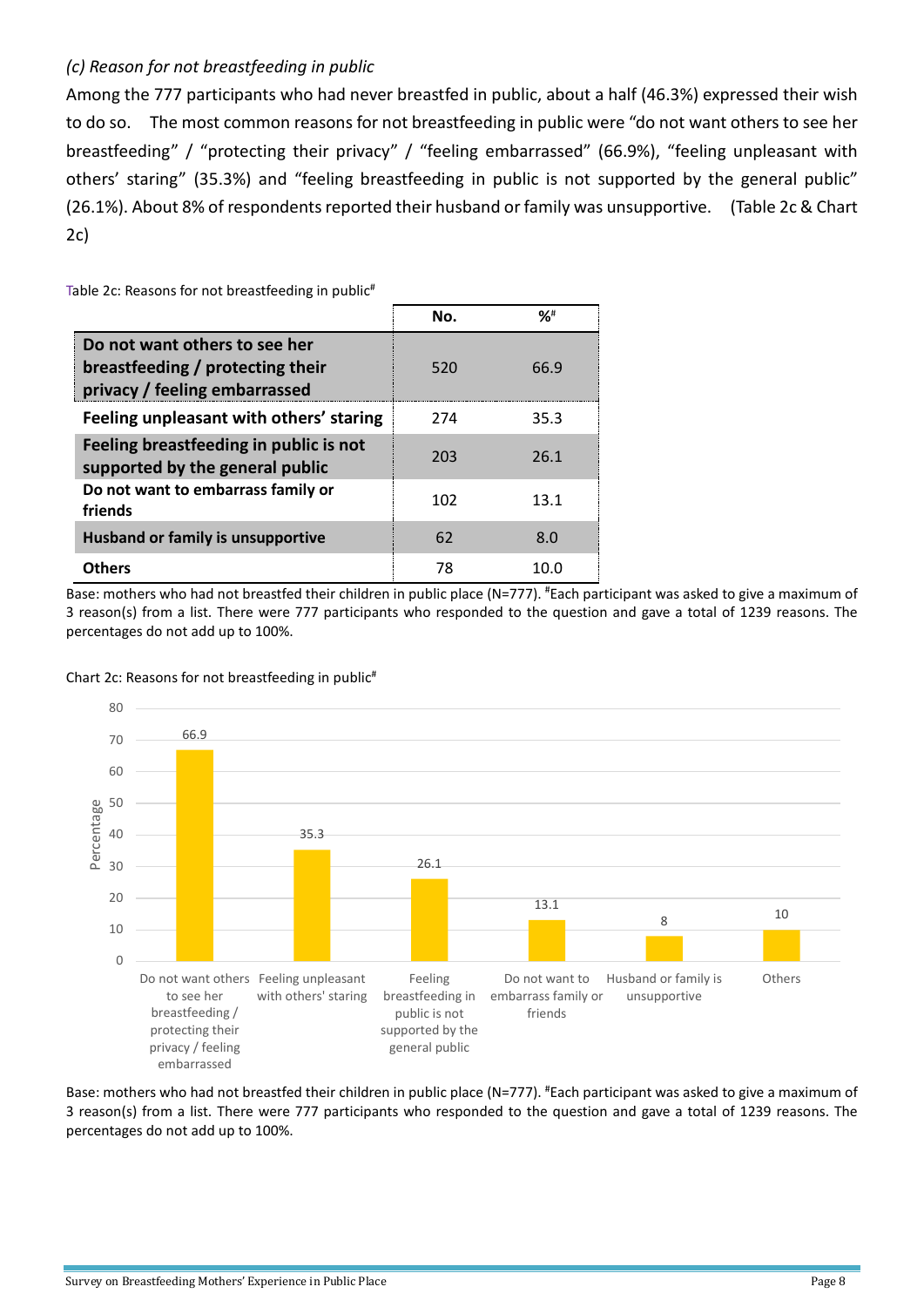# *(d) Premises where mothers commonly breastfed their child in public*

Premises where mothers usually direct breastfed their child were large shopping malls (55%), Chinese restaurants (31.4%), western restaurants and cafes (30.6%), public transport (15.6%), parks and playgrounds (13.8%) and leisure facilities such as libraries and children playrooms (10.6%). (Table 2d & Chart 2d)

| Where do you usually directly breastfeed in public?                        | <b>Number</b> | %    |  |
|----------------------------------------------------------------------------|---------------|------|--|
| Large shopping malls                                                       | 593           | 55.0 |  |
| Chinese restaurants                                                        | 339           | 31.4 |  |
| Western restaurants / Cafés                                                | 330           | 30.6 |  |
| Public transport                                                           | 168           | 15.6 |  |
| Parks / Playgrounds                                                        | 149           | 13.8 |  |
| Leisure facilities (e.g. libraries, children playrooms, club houses, etc.) | 114           | 10.6 |  |
| Housing estates / shopping centres of estates                              | 107           | 9.9  |  |
| Hong Kong Style tea houses / fast food restaurants                         | 94            | 8.7  |  |
| Others                                                                     | 68            | 6.3  |  |

Table 2d: Premises where mothers commonly direct breastfed in public\*

Base: mothers who had breastfed their children in public places (N=1079). \*Multiple answers were allowed and the percentages do not add up to 100%.



Chart 2d: Premises where mothers commonly direct breastfed in public\*

Base: mothers who had breastfed their children in public places (N=1079). \*Multiple answers were allowed and the percentages do not add up to 100%.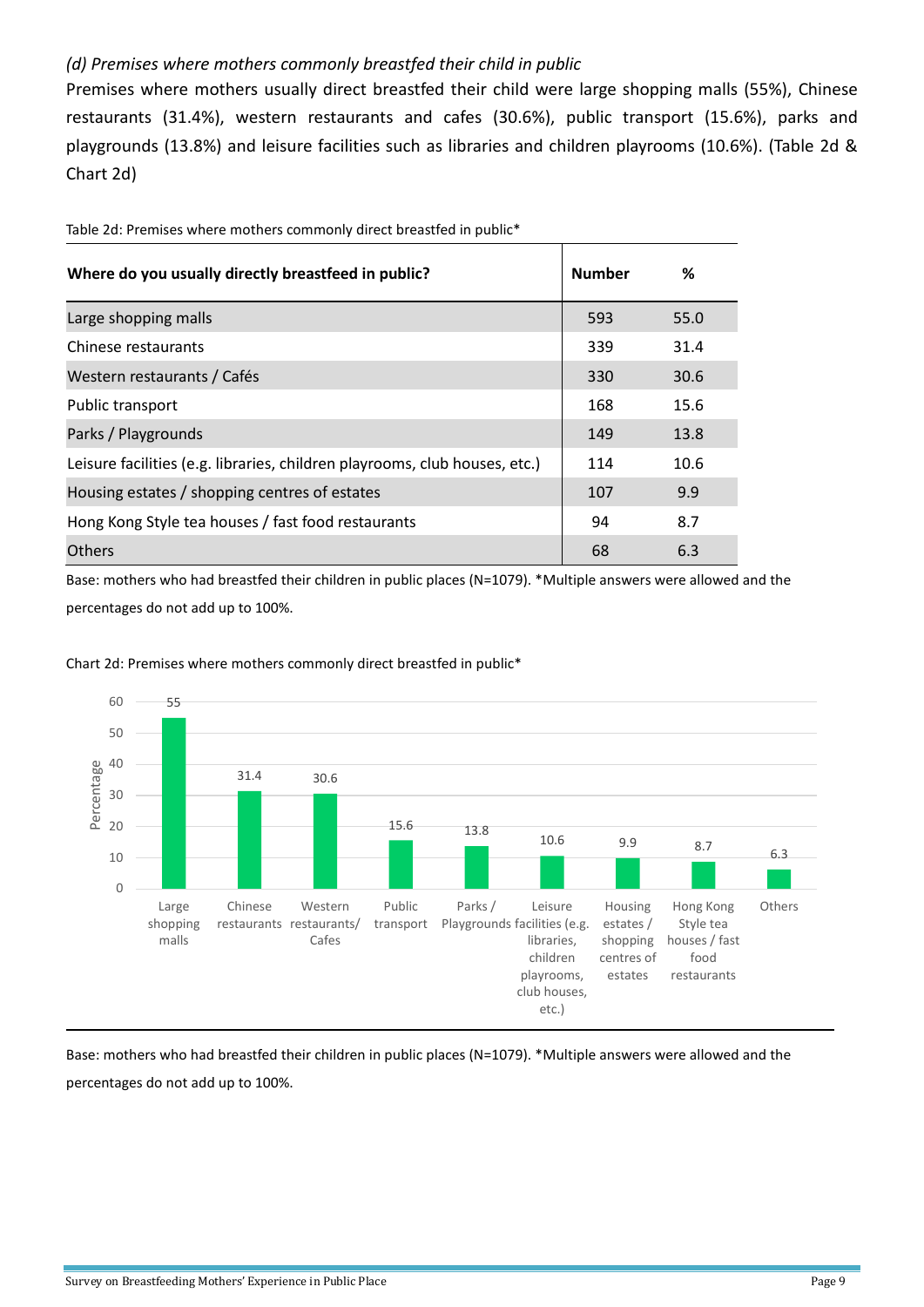# *(e) Mothers' consideration when choosing premises to breastfeed in public*

Participants were asked to score factors that they considered important in choosing premises that they would opt to breastfeed directly in public. The higher the score, the more preferable the factor was in the participant's consideration (5=the most important, 1=the least important). "Cleanliness of environment" was ranked the most important factor, followed by "privacy for mothers" and "quiet and less crowded environment to reduce distraction of child". (Table 2e)

| iapic LC. inotificity consideration which predstreeding in papilo |                       |
|-------------------------------------------------------------------|-----------------------|
| <b>Factors</b>                                                    | Mean Score (out of 5) |
| <b>Cleanliness of environment</b>                                 | 4.60                  |
| Privacy for mothers                                               | 4.28                  |
| Quiet and less crowded environment                                | 4.10                  |
| Spacious environment                                              | 3.61                  |
| The staff offers support                                          | 3.49                  |

Table 2e. Mothers' consideration when breastfeeding in public

Base: mothers who had breastfed their children in public places (N=1079). \*Scores were rated with 1 as least important to 5 as most important.

# *(f) Unpleasant experience when breastfeeding in public*

Of the 1,079 participants who had breastfed their children in public places, about one third of mothers (n=360; 33.4%) had encountered unpleasant experiences, which deterred them from further attempts to breastfeed in public places. Among these 360 mothers, about three-fifths (60.3%) reported they were being stared at, nearly one third (30%) were requested to breastfeed in toilet or other places, and 11% were even asked to stop breastfeeding at the premises. (Table 2f & Chart 2f)

#### Table 2f. Mothers' unpleasant experience when breastfeeding in public

| <b>Unpleasant experiences</b>                                       | <b>Number</b> | ℅    |
|---------------------------------------------------------------------|---------------|------|
| Being stared at by others                                           | 217           | 60.3 |
| Being requested to breastfeed in the toilet or other places instead | 108           | 30.0 |
| Being requested to stop breastfeeding in the premises               | 40            | 11.1 |
| <b>Others</b>                                                       | 38            | 10.6 |

Base: mothers who had unpleasant experience when breastfeeding their children in public places (N=360). \*Multiple answers were allowed, the percentages do not add up to 100%.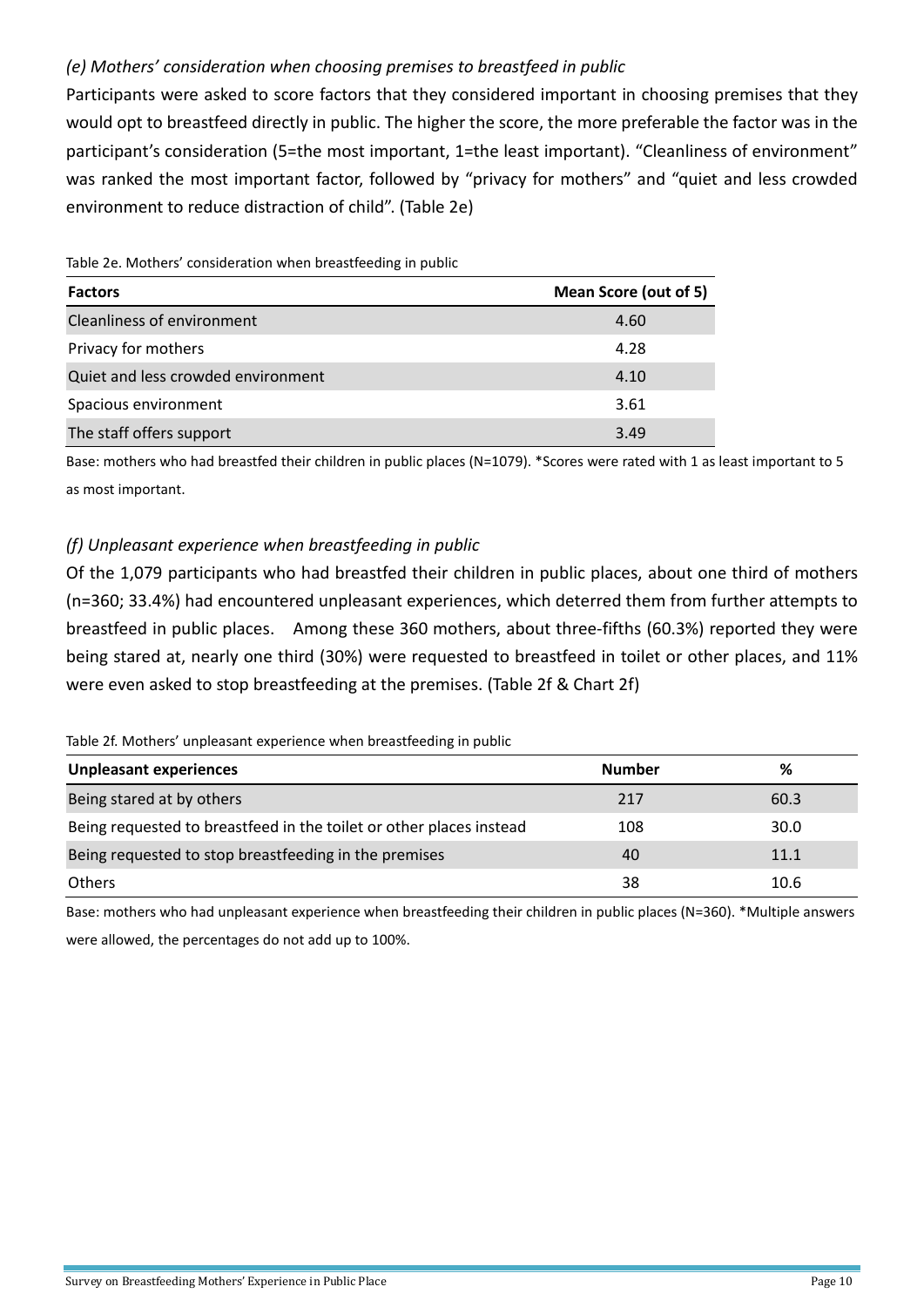

Base: mothers who had unpleasant experience when breastfeeding their children in public places (N=360). \*Multiple answers were allowed and the percentages do not add up to 100%.

# *Mothers' views on the support warranted to facilitate breastfeeding in public*

#### *(a) Support to facilitate breastfeeding in public*

Participants were asked to indicate conditions that they considered important in supporting mothers to breastfeed in public. The higher the score, the more preferable the factor was in the participant's consideration (5=the most important, 1=the least important). "Public premises that welcome and provide assistance to breastfeeding mothers" was considered the most important condition, followed by "the general public accepts mothers directly breastfeeding in public" and "husband supports and provides assistance". (Table 3a)

| <b>Factors</b>                                                      | Mean Score (out of 5) |
|---------------------------------------------------------------------|-----------------------|
| Public premises that welcome and provide assistance to              |                       |
| breastfeeding mothers                                               | 4.43                  |
| The general public accepts mothers directly breastfeeding in public | 4.37                  |
| Husband supports and provides assistance                            | 4.28                  |
| Family members support and provide assistance                       | 4.23                  |
| Other mothers breastfeed in public                                  | 4.02                  |

Table 3a. Conditions that mothers consider important in supporting them breastfeed in public

Base: all mothers in the survey (N=1856). \*Scores were rated with 1 as least important to 5 as most important.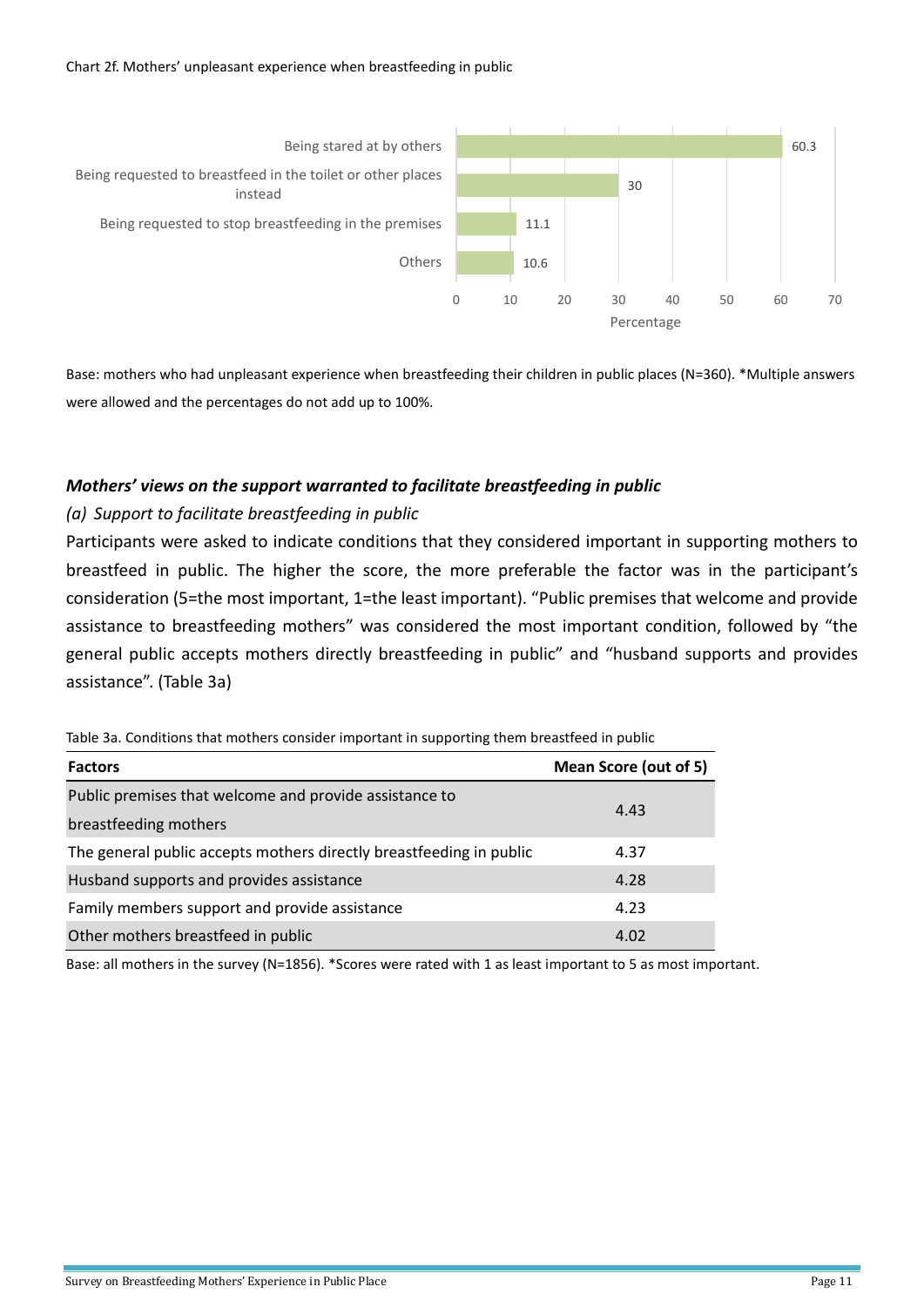# *(b) Measures to be provided by breastfeeding friendly premises*

When asked about the supportive measures wished to be provided by breastfeeding friendly premises, a majority of participants opted to include measures such as "staff would offer a quiet and more private area to breastfeeding mothers" (82.7%), "posting a signage to indicate the premises welcome breastfeeding mothers" (74.8%), and "staff would explain the breastfeeding friendly policy to others who might express concerns about seeing a mother breastfeed". (Table 3b & Chart 3b)

|                                                                                                                                      | No.  | %    |
|--------------------------------------------------------------------------------------------------------------------------------------|------|------|
| Staff would offer a quiet and more<br>private area to breastfeeding mothers                                                          | 1535 | 82.7 |
| Posting a signage to indicate the<br>premises welcome breastfeeding<br>mothers                                                       | 1388 | 74.8 |
| Staff would explain the breastfeeding<br>friendly policy to others who might<br>express concerns about seeing a<br>mother breastfeed | 833  | 44.9 |
| Others                                                                                                                               | 28   | 1.5  |

Table 3b: Preference on supportive measures to be provided by breastfeeding friendly premises

Base: all mothers in the survey (N=1856). \*Multiple answers were allowed, the percentages do not add up to 100%.

#### Chart 3b: Preference on supportive measures to be provided by breastfeeding friendly premises



Base: all mothers in the survey (N=1856). \*Multiple answers were allowed, the percentages do not add up to 100%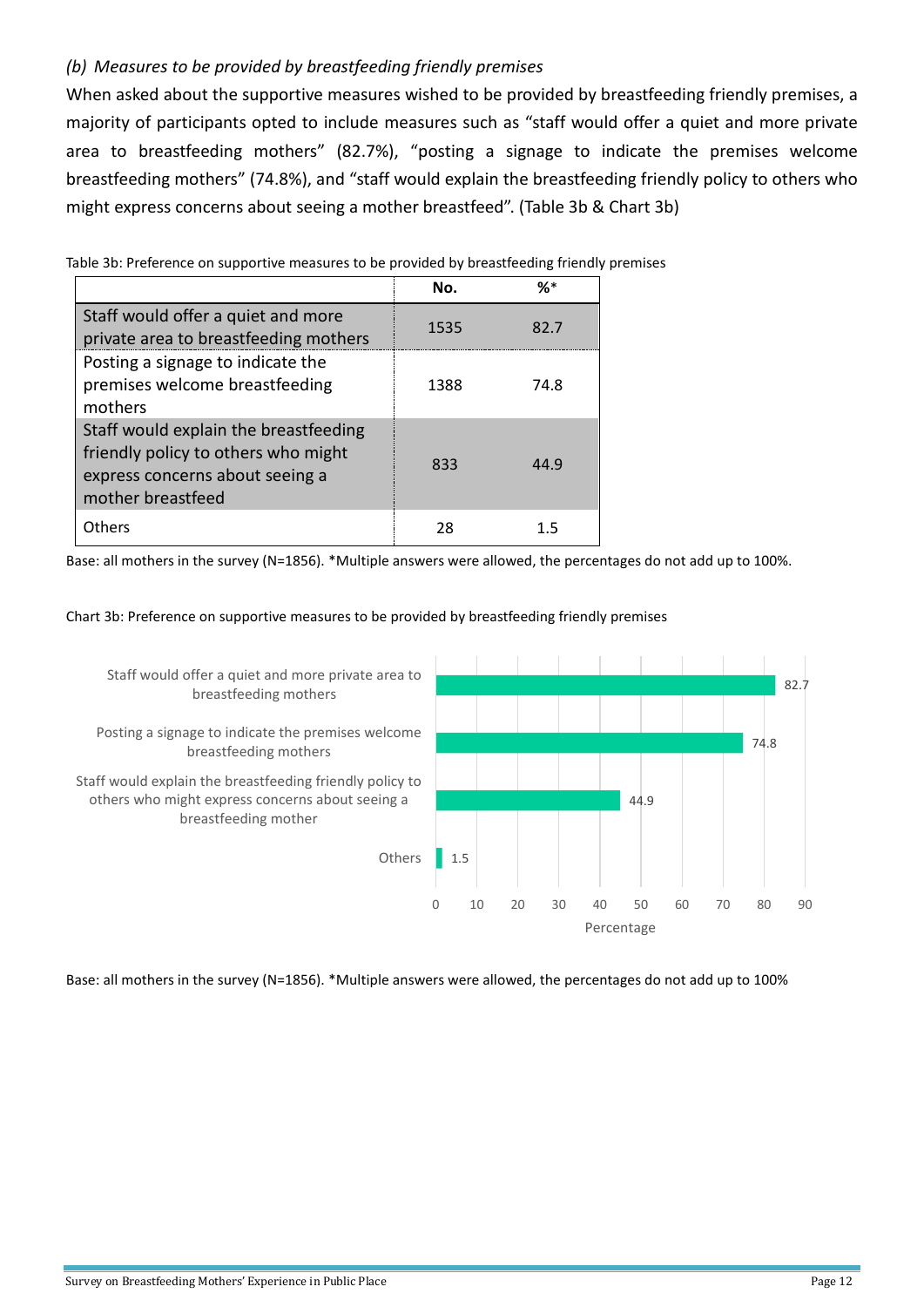## *(c) Views on babycare rooms or* breastfeeding facilities

Participants were asked to opt for a maximum of 4 improvement measures for existing babycare rooms or breastfeeding facilities. The improvement measures recommended by breastfeeding mothers were "having more babycare rooms or designated area for breastfeeding" (58.2%), "separating breastfeeding rooms from toilets" (39.9%), "providing sufficient and comfortable chairs" (36.7%), "providing washing cabin with liquid soap" (30.1%). (Table 3c & Chart 3c)

|                                                                    | No.  | %    |
|--------------------------------------------------------------------|------|------|
| Having more babycare rooms or designated<br>area for breastfeeding | 1081 | 58.2 |
| Separating breastfeeding rooms from<br>toilets                     | 740  | 39.9 |
| Providing sufficient and comfortable chairs                        | 681  | 36.7 |
| Providing washing cabin with liquid soap                           | 559  | 30.1 |
| Ensuring the room can be locked                                    | 473  | 25.5 |
| Ensuring sufficient space in the room                              | 448  | 24.1 |
| Separating the breastfeeding area from<br>diaper changing area     | 447  | 24.1 |
| Others                                                             | 27   | 1.5  |

Table 3c: Improvement measures opted for existing babycare rooms or breastfeeding facilities

Base: all mothers in the survey (N=1856). #Each participant was asked to give a maximum of 4 reason(s) from a list and the percentages do not add up to 100%.



Chart 3c: Improvement measures opted for existing babycare rooms or breastfeeding facilities

Base: all mothers in the survey (N=1856). #Each participant was asked to give a maximum of 4 reason(s) from a list and the percentages do not add up to 100%.

Respondents have indicated that more babycare rooms or designated area for breastfeeding should be provided in the following venues: large shopping malls (86.7%), community leisure facilities (62.2%), restaurants (56.5%), park or playground (55.5%), clinics (44.3%), and hotels (36.4%). (Table 3d & Chart 3d)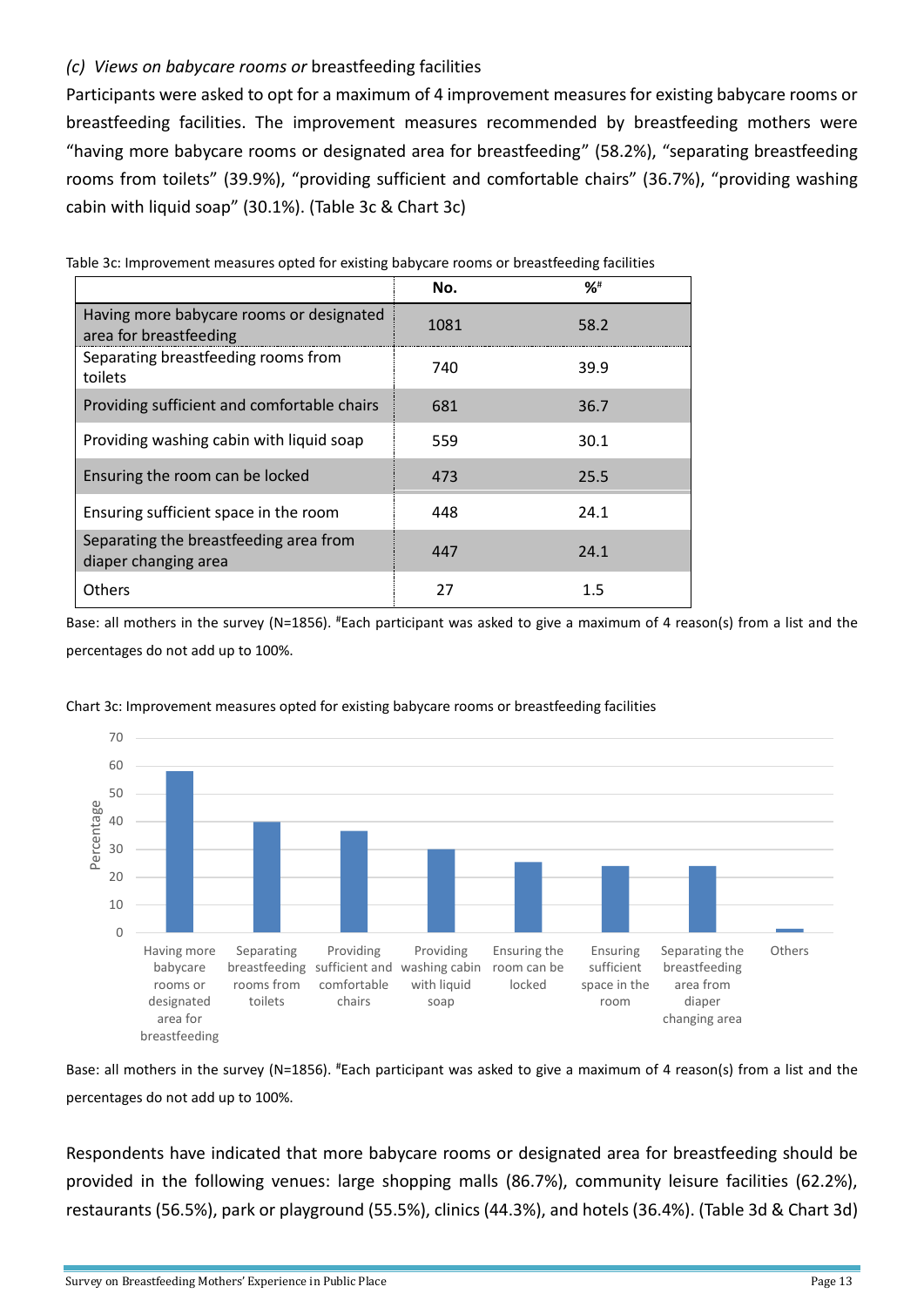| Table 3d: Public place mothers want more babycare rooms or designated area for breastfeeding* |  |  |
|-----------------------------------------------------------------------------------------------|--|--|
|                                                                                               |  |  |

| What kind of public places in which you want more babycare rooms or<br>designated area for breastfeeding? |      | %    |
|-----------------------------------------------------------------------------------------------------------|------|------|
| Large shopping malls                                                                                      | 1610 | 86.7 |
| Leisure facilities (e.g. libraries, children playrooms, clubhouses etc.)                                  | 1155 | 62.2 |
| Restaurants                                                                                               | 1408 | 56.5 |
| Park/playground                                                                                           | 1031 | 55.5 |
| Clinics under Hospital Authority or Department of Health                                                  | 822  | 44.3 |
| Housing estates/Shopping centres of estates                                                               | 740  | 39.9 |
| <b>Hotels</b>                                                                                             | 675  | 36.4 |
| Public transport                                                                                          | 132  | 7.1  |
| <b>Others</b>                                                                                             | 5    | 0.3  |

Base: all mothers in the survey (N=1856). \*Multiple answers were allowed and the percentages do not add up to 100%.



Chart 3d: Public place mothers want more babycare rooms or designated area for breastfeeding\*

Base: all mothers in the survey (N=1856). \*Multiple answers were allowed and the percentages do not add up to 100%.

# *Association between participants' social demographic characteristics and their practices of feeding in public*

The Chi Squared test was used to examine any association between the participants' practices of feeding in public and their social demographic characteristics, namely age, education level, occupation, monthly household income, current milk feeding practice and number of children they have. Breastfeeding in public was associated with mothers with lower education level, mothers who were housewives or unemployed, and mothers with lower monthly household income. Mothers who were currently feeding their babies with breast milk only and mothers of second or later babies were more likely to have breastfed in public. (Table 4)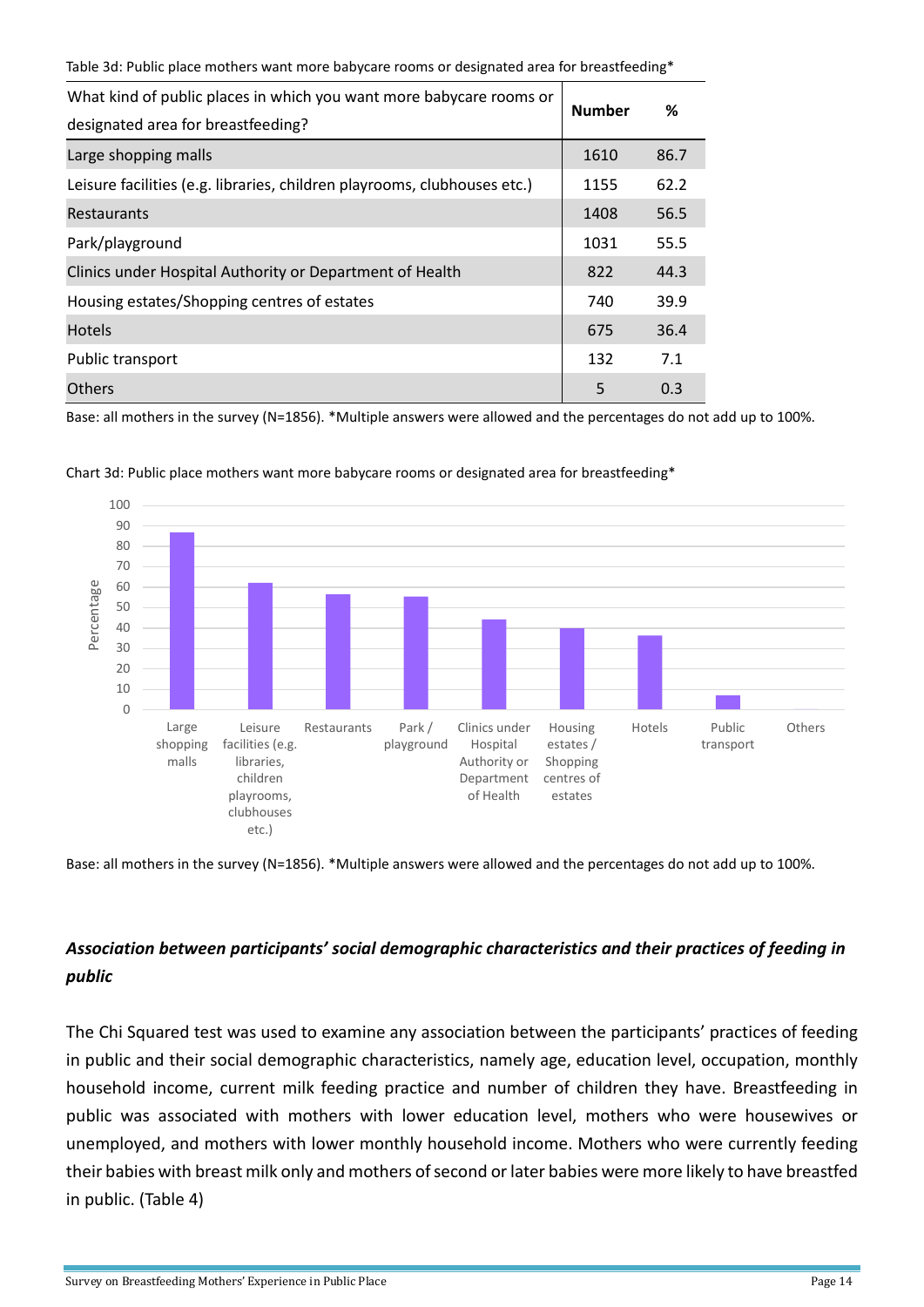|                                                                                  | Base (n) | Mothers who<br>had     | Mothers who had     | P-value |  |
|----------------------------------------------------------------------------------|----------|------------------------|---------------------|---------|--|
|                                                                                  |          | breastfed<br>not<br>in | breastfed in public |         |  |
|                                                                                  |          | public (%)             | (%)                 |         |  |
| Mother's age in year                                                             |          |                        |                     |         |  |
| 24 or below                                                                      | 73       | 43.8                   | 56.2                | 0.113   |  |
| 25-34                                                                            | 1201     | 40.2                   | 59.8                |         |  |
| 35 or above                                                                      | 566      | 45.4<br>54.6           |                     |         |  |
| Mother's education level                                                         |          |                        |                     |         |  |
| Lower secondary or below                                                         | 258      | 31.0                   | 69.0                |         |  |
| Upper secondary / Sixth form                                                     | 570      | 38.9                   | 61.1                | < 0.001 |  |
| Diploma / Certificate / Sub-                                                     | 272      | 43.4                   | 56.6                |         |  |
| degree                                                                           |          |                        |                     |         |  |
| Degree course or above                                                           | 726      | 47.7                   | 52.3                |         |  |
| <b>Occupation</b>                                                                |          |                        |                     |         |  |
| Managers and administrators                                                      | 161      | 48.4                   | 51.6                |         |  |
| Professionals / Associate<br>professionals                                       | 324      | 51.5                   | 48.5                | < 0.001 |  |
| Clerks                                                                           | 347      | 48.4                   | 51.6                |         |  |
| Service workers and shop sales<br>workers / Elementary<br>occupations and others | 155      | 45.8                   | 54.2                |         |  |
| Housewives / Unemployed                                                          | 842      | 33.7                   | 66.3                |         |  |
| Monthly household income                                                         |          |                        |                     |         |  |
| HK\$9,999 or below                                                               | 173      | 32.9<br>67.1           |                     |         |  |
| HK\$10,000-19,999                                                                | 487      | 35.9                   | 64.1                | < 0.001 |  |
| HK\$20,000-29,999                                                                | 318      | 39.9                   | 60.1                |         |  |
| HK\$30,000-39,999                                                                | 272      | 45.6                   | 54.4                |         |  |
| HK\$40,000 or above                                                              | 520      | 51.0                   | 49.0                |         |  |
| <b>Current Milk Feeding Practice</b>                                             |          |                        |                     |         |  |
| <b>Breast Milk Only</b>                                                          | 893      | 32.4                   | 67.6                |         |  |
| <b>Mixed Feeding</b>                                                             | 522      | 48.3                   | 51.7                | < 0.001 |  |
| Formula Milk Only                                                                | 423      | 54.1                   | 45.9                |         |  |
| <b>Number of Children</b>                                                        |          |                        |                     |         |  |
| $\mathbf{1}$                                                                     | 1014     | 46.4                   | 53.6                |         |  |
| $\overline{2}$                                                                   | 695      | 37.4                   | 62.6                | < 0.001 |  |
| 3 or more                                                                        | 111      | 35.1                   | 64.9                |         |  |

Base: all mothers in the survey (N=1856)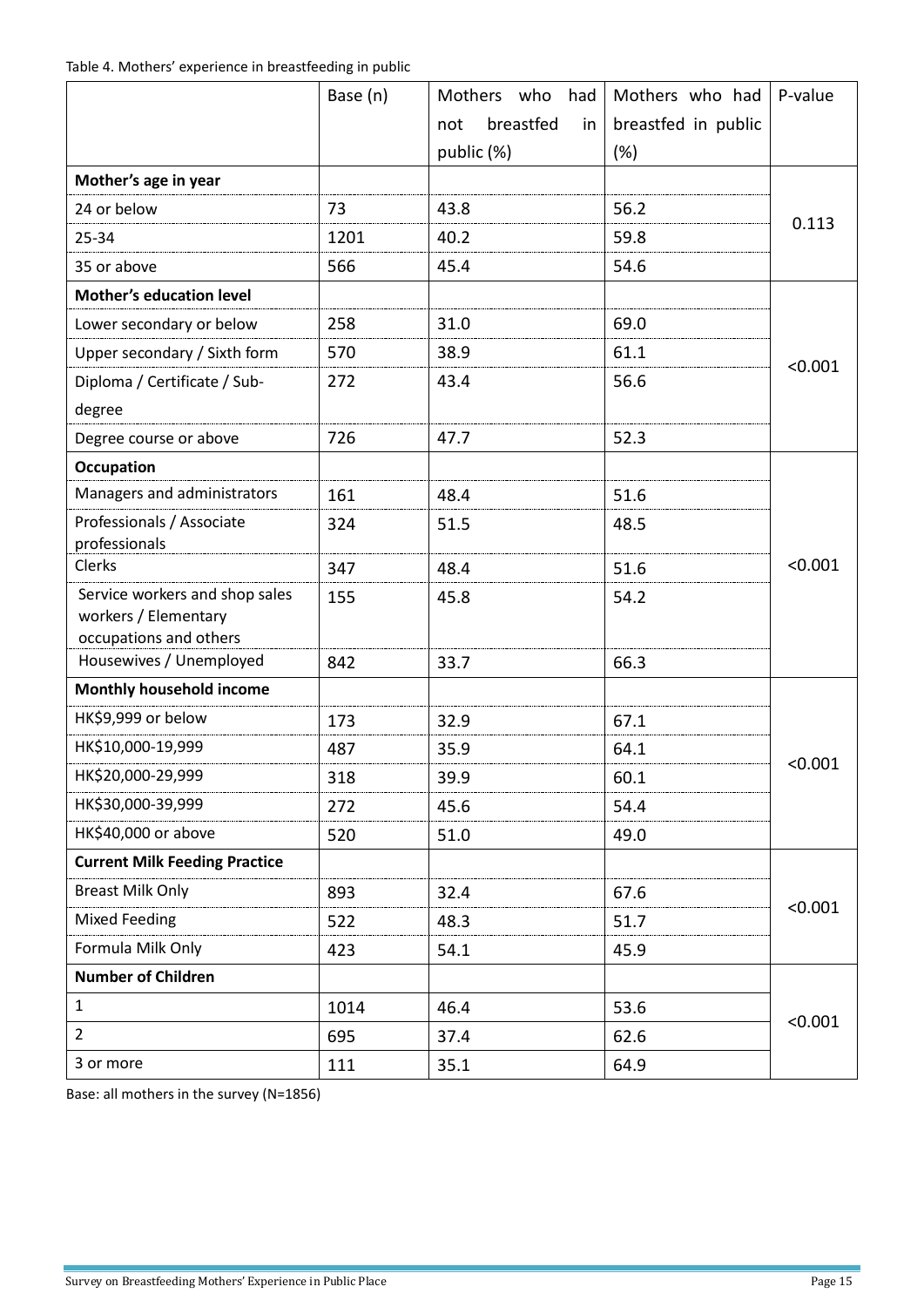#### **Discussion**

## *Mothers' experience and views on breastfeeding in public*

The study revealed nearly three-fifths of the participating breastfeeding mothers had directly breastfed their child in public. Among those who had never breastfed in public, about a half expressed their wish to do so. A significant proportion of the participants would avoid breastfeeding in public by minimising going out with the child, feeding the child with formula milk instead, or bottle-feeding their child with expressed breast milk when going out. Premises where mothers commonly directly breastfed their child were large shopping malls, western restaurants and cafes, public transport, parks and leisure facilities such as libraries and children playrooms. Reasons for direct breastfeeding in public included "no available breastfeeding room", "timely response to baby's needs", and "inconvenient to use the breastfeeding room".

About one third of the participants had encountered unpleasant experiences which deterred them from further attempts to breastfeed in public places. These included being stared at by people nearby, being requested to breastfeed in toilet or other places, or even asked to stop breastfeeding at the premises.

This study revealed considerable barriers to breastfeeding in public in Hong Kong, albeit a majority of the participants expressed the need to do so. The findings of the survey echo similar overseas studies. A national infant feeding survey revealed about 58% of British mothers breastfeeding initially, had breastfed in public when their babies were eight to ten months old. Although legislations to protect breastfeeding in public are in place, the study revealed that 47% of those who had ever breastfed in public said that they had encountered problems finding somewhere to feed, and 11% said that they had been stopped from breastfeeding or made to feel uncomfortable.<sup>9</sup> A recent UK study also reported that one of the main reasons women identified for stopping breastfeeding was perceived or experienced difficultly when breastfeeding in public. About 63% of breastfeeding mothers in London reported that they had received unsupportive comments while breastfeeding in a public place.  $^{13}$  An earlier US study found that only 43% of adults believed that women should have the right to breastfeed in public places.<sup>14</sup>

In our study, breastfeeding in public was associated with mothers with lower education level, mothers who were housewives or unemployed, mothers with lower monthly household income, and mothers of second or later babies. In contrast to our findings, an overseas study revealed breastfeeding in public was particularly associated with mothers who were older, or mothers who were classified to the managerial/professional socio-economic group, or mothers who lived in the least deprived quintile, and mothers of second or later babies. 9

# *Mothers' views on the support to facilitate breastfeeding in public*

The participants considered the most important condition for supporting breastfeeding in public was "premises that welcome and provide assistance to breastfeeding mothers", followed by "public acceptance", and "supportive attitude of the husband". They opined that breastfeeding friendly premises should include supportive measures such as posting a signage to indicate the premises welcome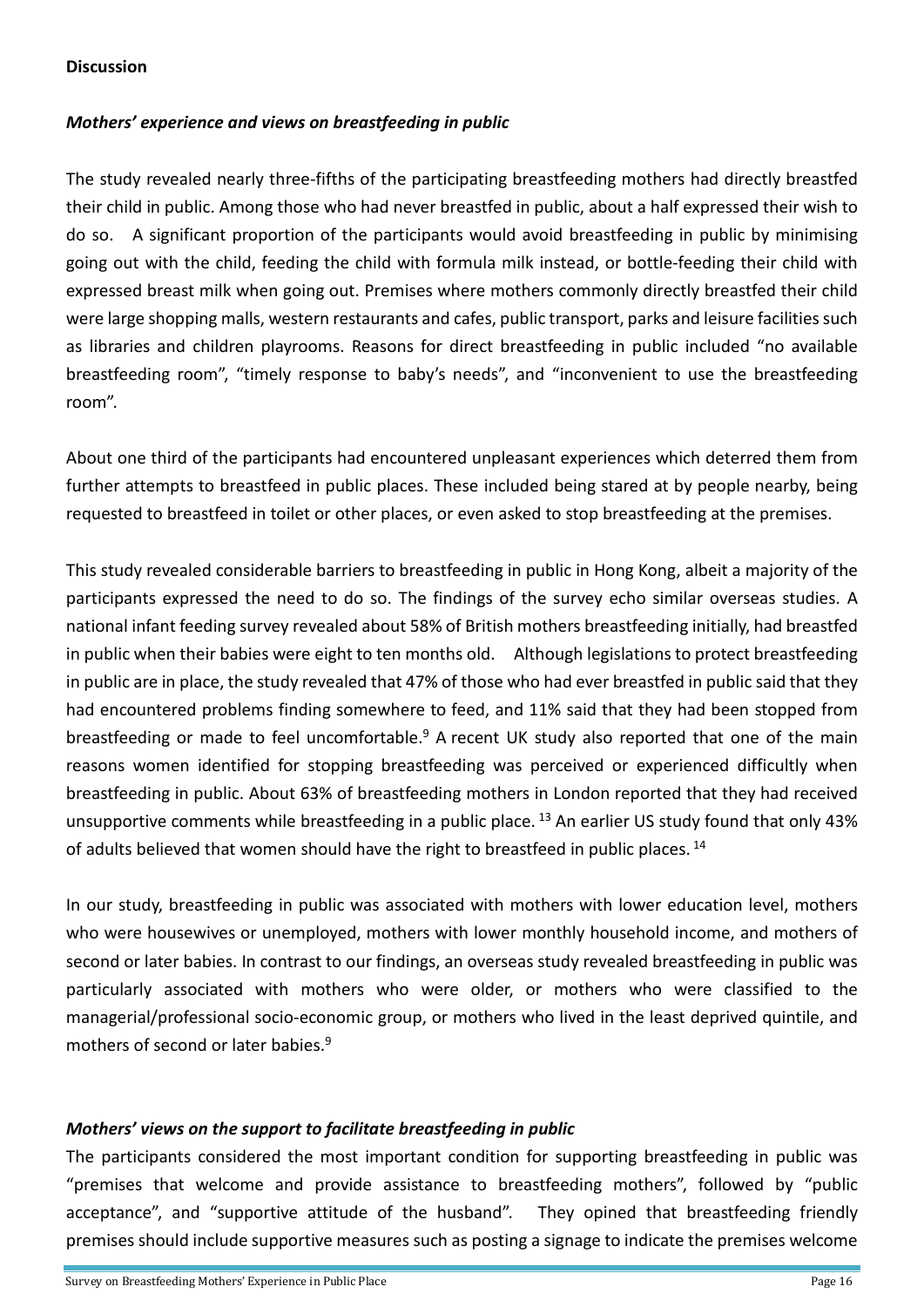breastfeeding families, staff offering a quiet and more private area for breastfeeding, and explaining the breastfeeding friendly policy to others who might express concerns about seeing a mother breastfeed. Additionally, the participants indicated the needs for improving existing babycare rooms or breastfeeding facilities, including increasing the number of facilities, separating breastfeeding rooms from toilets, providing sufficient and comfortable chairs and a washing cabin. More babycare or breastfeeding rooms should be provided in community facilities such as large shopping malls, leisure facilities, restaurants, park or playground and health clinics.

Overall, the findings of this study highlight the key areas for fostering a more breastfeeding-friendly community. Health education should be strengthened to increase the public awareness and acceptance of breastfeeding in public. Mothers' choices of where to breastfeed their child should be respected. Mothers should not be asked to stop breastfeeding, or breastfeed in toilet or other places instead. Support from husband and family should also be emphasised. Taking reference to overseas experience like United Kingdom, Australia and Canada, $15-17$  the promulgation of breastfeeding friendly measures in public premises frequented by families would enhance the awareness of staff and patrons of the premises in supporting the needs of breastfeeding families. Last but not least, legislation protecting women's right to breastfeed in public may need to be considered.<sup>18</sup>

#### **Strengths and limitations**

To our knowledge, this study is one of the first local studies that specifically explored mothers' experience and views on breastfeeding in public. It provides a baseline for further research and helps to inform future strategies for breastfeeding promotion. Although random sampling was not feasible due to logistic constraints, the selection of participants was achieved to cover mothers with direct breastfeeding experience from different geographic districts. The response rate of the study was 96.5%. The demographic profile of participants was compared with the 2011 Population Census.

Nonetheless, this is a cross-sectional study that does not enable a causal relationship to be drawn. The collection of data was achieved by a self-completed questionnaire. There is a risk of introducing information bias due to social desirability. Also, the participants were solely mothers and thus the results may not be generalized to fathers and the general public.

#### **Conclusions**

The study revealed nearly three-fifths of breastfeeding mothers had directly breastfed their child in public. Among those who had never breastfed in public, about a half expressed their wish to do so. Nevertheless, about one third of mothers who had breastfeeding in public encountered unpleasant experiences which deterred them from further attempts to breastfeed in public places. Mothers considered the important conditions for supporting breastfeeding in public included premises that welcome and provide assistance to breastfeeding mothers, followed by public acceptance, and the supportive attitude of the husband. The findings highlight the key areas for fostering a more breastfeeding-friendly community.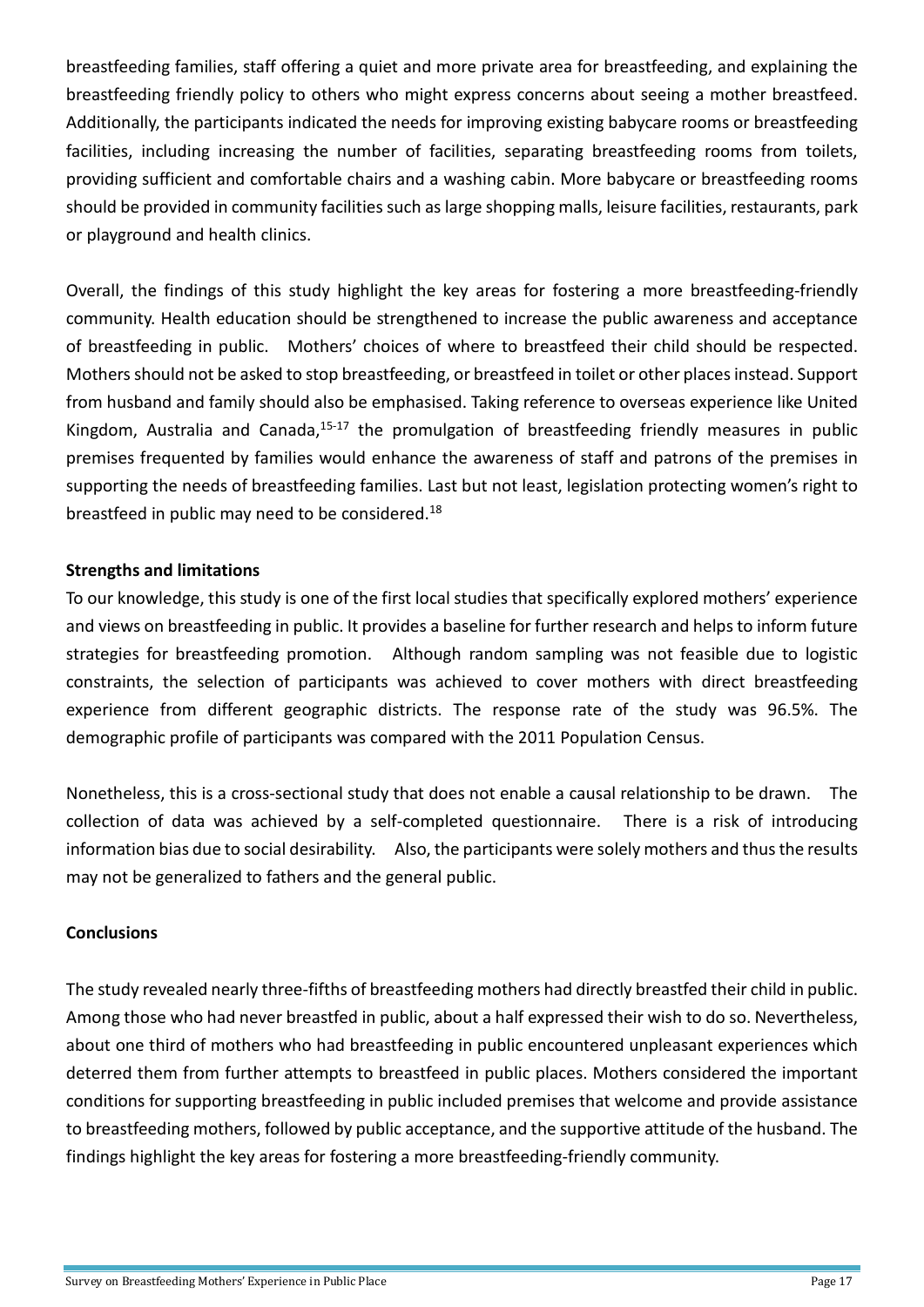# **Reference**

- 1. World Health Organization. *Evidence on the Long-term Effects of Breastfeeding: Systematic Reviews and Meta-analyses.* Geneva, WHO, 2007.
- 2. Ip S, Chung M, Raman G, Chew P, Magula N, DeVine D, et al. *Breastfeeding and maternal and infant health outcomes in developed countries: evidence report/ technology assessment no. 153*. Rockville, MD: Agency for Healthcare Research and Quality; 2007. AHRQ Publication No. 07-E007.
- 3. Agostoni C, Braegger C, Decsi T, Kolacek S, Koletzko B, Mihatsch W, et al. Breast-feeding: A commentary by the ESPGHAN Committee on Nutrition. *J Pediatr Gastroenterol Nutr*. 2009 Jul;49(1):112-25.
- 4. WHO/UNICEF. *Global strategy for infant and young child feeding*. World Health Organization. 2003.
- 5. U.S. Department of Health and Human Services. *The Surgeon General's Call to Action to Support Breastfeeding.* Washington, DC: U.S. Department of Health and Human Services, Office of the Surgeon General; 2011.
- 6. Vance MR. Breastfeeding legislation in the United States: a general overview and implications for helping mothers. Leaven. 2005. (Accessed 11 December, 2013) pp. 51–54. Available at <http://www.llli.org/llleaderweb/lv/lvjunjul05p51.html>
- 7. McIntyre E, Hiller JE, Turnbull D. Community attitudes to infant feeding. Breastfeed Rev. 2001;9(3):27–33.
- 8. McIntyre E, Turnbull D, Hiller JE. Breastfeeding in public places. J Hum Lact. 1999;15:131–135.
- 9. McAndrew F, Thompson J, Fellows L, Large A, Speed M, Renfrew MJ (2012) *Infant Feeding Survey 2010*, Health and Social Care Information Centre.
- 10. 2011 Breastfeeding Survey. Hong Kong: Family Health Services, Department of Health; 2011.
- 11. Tarrant M, Fong DY, Wu KM, et al. Breastfeeding and weaning practices among Hong Kong mothers: a prospective study. BMC Pregnancy Childbirth. 2010;10:27
- 12. Equal Opportunities Commission. *Equal Opportunities Casebook.* Hong Kong. EOC 2015. pp. 28-29. Available a[t http://www.eoc.org.hk/EOC/Upload/booklets/casebook2015/eng/10.pdf](http://www.eoc.org.hk/EOC/Upload/booklets/casebook2015/eng/10.pdf)
- 13. Progress in Breastfeeding in London, Public Health England; United Kingdom 2013. Available at <http://www.lho.org.uk/viewResource.aspx?id=18210>
- 14. Li R, Hsia J, Fridinger F, Hussain A, Benton-Davis S, Grummer-Strawn L. Public beliefs about breastfeeding policies in various settings. J Am Diet Assoc. 2004;104:1162–1168.
- 15. The Breastfeeding Welcome Scheme. United Kingdom. (Accessed 18 December, 2013) Available at <http://www.breastfeedingwelcomescheme.org.uk/about/>
- 16. Breastfeeding Welcome Here program. Australian Breastfeeding Association. (Accessed 18 December, 2013) Available at<https://www.breastfeeding.asn.au/services/welcome>
- 17. Breastfeeding friendly Places. Toronto Public Health. (Accessed 18 December, 2013) Available at [https://www1.toronto.ca/wps/portal/contentonly?vgnextoid=9d2ba0ac1f2ab410VgnVCM1000007](https://www1.toronto.ca/wps/portal/contentonly?vgnextoid=9d2ba0ac1f2ab410VgnVCM10000071d60f89RCRD) [1d60f89RCRD](https://www1.toronto.ca/wps/portal/contentonly?vgnextoid=9d2ba0ac1f2ab410VgnVCM10000071d60f89RCRD)
- 18. Equal Opportunities Commission. *THINGS WE DO, PEOPLE WE MEET – Reflection in Brief. Support Hong Kong mums so they give up on breastfeeding.* Hong Kong. EOC Aug 2015. Available at http://www.eoc.org.hk/EOC/Upload/UserFiles/File/thingswedo/eng/twdpwm0050.pdf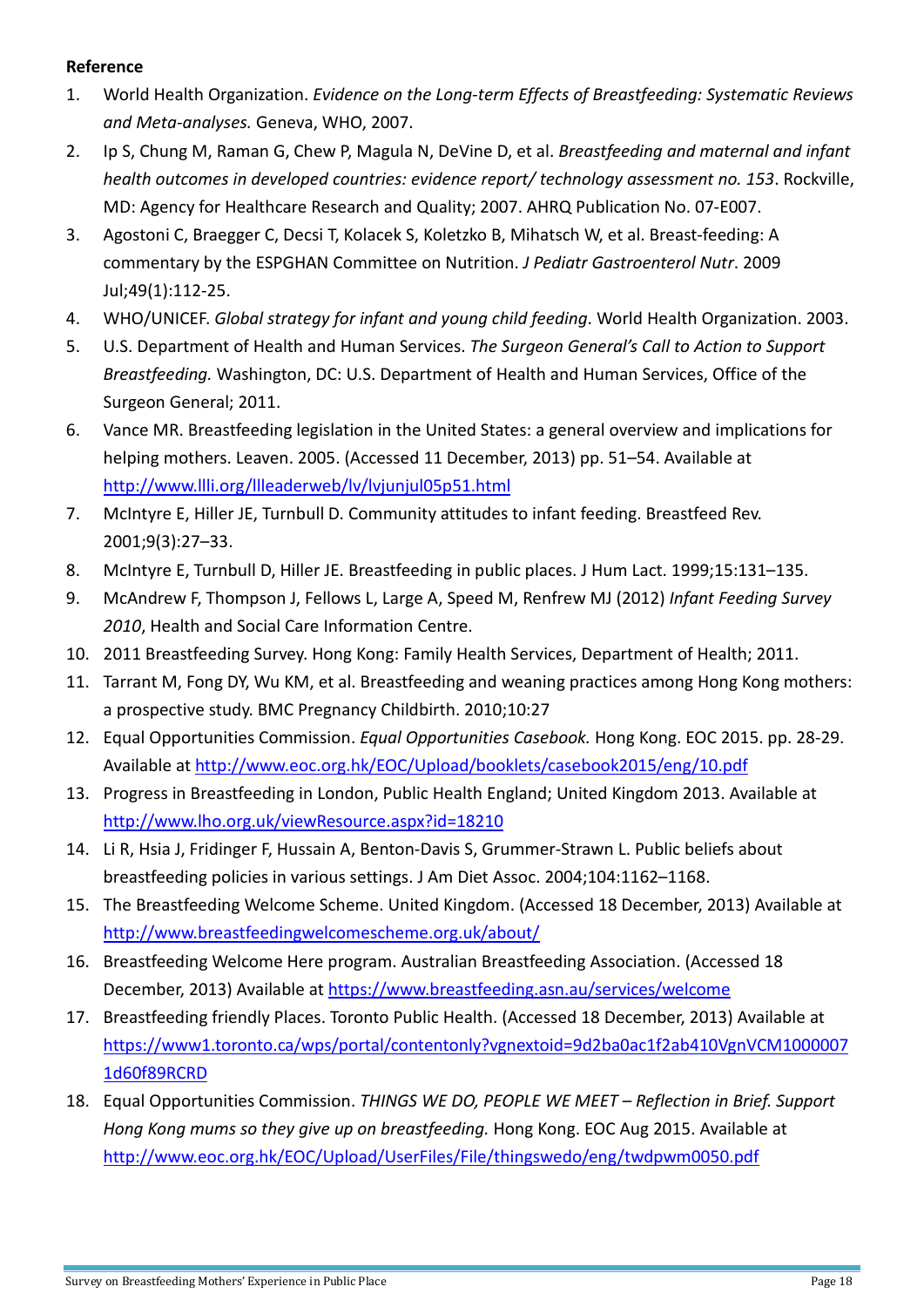#### 母媽媽對「在公共場所餵哺母乳」的觀感及經驗問卷調查

**妳好!衞生署家庭健康服務正在進行一項有關媽媽在本港公共場所餵哺母乳的問卷調查,希望了** 解媽媽的經驗及看法,並可能利用所得的調查結果,製作與母乳餵哺相關的教育資源。**若妳是香** 港居民,現育有一名介乎 **2** 至 **12** 個月大的孩子,並正在或曾經給孩子直接埋身餵哺母乳,便符 合參加資格。此問卷調查將不記名,妳是否參與不會影響妳使用本署服務的任何權利。如妳對是 項調查有任何查詢,歡迎致電 3976 0859 與研究主任李小姐聯絡。 除特別註明外,每題請選一項**請劃√**,並在有需要時註明相關資料。

# 第一部分─孩子基本資料

- 1. 孩子的年齡:\_\_\_\_\_個月大
- 2. 孩子的飲奶現況:**[**可選多項**]** □母乳(人奶):每天\_\_\_\_次埋身餵哺 及 \_\_\_\_\_次以奶瓶、匙羮或杯等餵人奶 □配方奶:每天\_\_\_\_\_次

## 第二部分─在本港公共場所餵母乳的經驗 **(**包括商場、食肆、公園等地方**)**

3. 妳有多經常用下列做法在公共場所餵奶(包括人奶及配方奶)?

| 做法                      |    | 頻繁程度 |    |  |  |
|-------------------------|----|------|----|--|--|
|                         | 從不 | 間中   | 經常 |  |  |
| 在公共場所埋身餵人奶              |    |      |    |  |  |
| [毋需轉往母乳餵哺室、育嬰間等地方]      |    |      |    |  |  |
| 到母乳餵哺室或育嬰間餵人奶           |    |      |    |  |  |
| 帶備預先擠出的人奶,以奶瓶餵孩子        |    |      |    |  |  |
| 改餵配方奶                   |    |      |    |  |  |
| 減少帶孩子外出,以避免需要在公共場所餵奶的情況 |    |      |    |  |  |
| 其他(請註明):                |    |      |    |  |  |

# 在公共場所埋身餵人奶 **(**不包括母乳餵哺室、育嬰間等地方**)**

**\***假如妳未曾在本港的公共場所埋身餵人奶,請跳至本部分第 **8** 題。

| 4. 妳會在公共場所埋身餵人奶的主要原因: [最多可選3項]            |          |                |   |   |     |
|-------------------------------------------|----------|----------------|---|---|-----|
| □方便                                       |          | □可即時回應寶寶需要     |   |   |     |
| □這是我一貫餵哺寶寶的方法                             |          | □沒有母乳餵哺室       |   |   |     |
| □使用母乳餵哺室不方便(包括難找、輪候時間長、需要等候職員開門等)         |          |                |   |   |     |
| □其他 (請註明):                                |          |                |   |   |     |
| 5. 妳通常在下列哪些公共場所埋身餵人奶?[可 <b>選多項]</b>       |          |                |   |   |     |
| □大型購物商場     □屋邨/屋苑商場                      |          |                |   |   |     |
| □公園/遊樂場<br>□康樂文娛設施(如圖書館、兒童遊戲室、屋苑會所等)      |          |                |   |   |     |
| □餐廳/咖啡室<br>□洒樓                            | □茶餐廳/快餐店 |                |   |   |     |
| □公共交通工具                                   |          |                |   |   |     |
| 6. 當妳選擇在上述的公共場所埋身餵人奶時,是基於哪些因素?            |          |                |   |   |     |
| 請以1-5分表示各因素的重要性,「1」代表最不重要,「5」代表最重要。請圈出分數。 |          |                |   |   |     |
| 考慮因素                                      | 最不重要 ←   |                |   |   | 最重要 |
| i. 空間寬敞                                   | 1        | $\overline{2}$ | 3 | 4 | 5   |
|                                           |          |                |   |   |     |

#### Survey on Breastfeeding Mothers' Experience in Public Place **Page 19** and the page 19 and the Page 19 and the Page 19 and the Page 19 and the Page 19 and the Page 19 and the Page 19 and the Page 19 and the Page 19 and the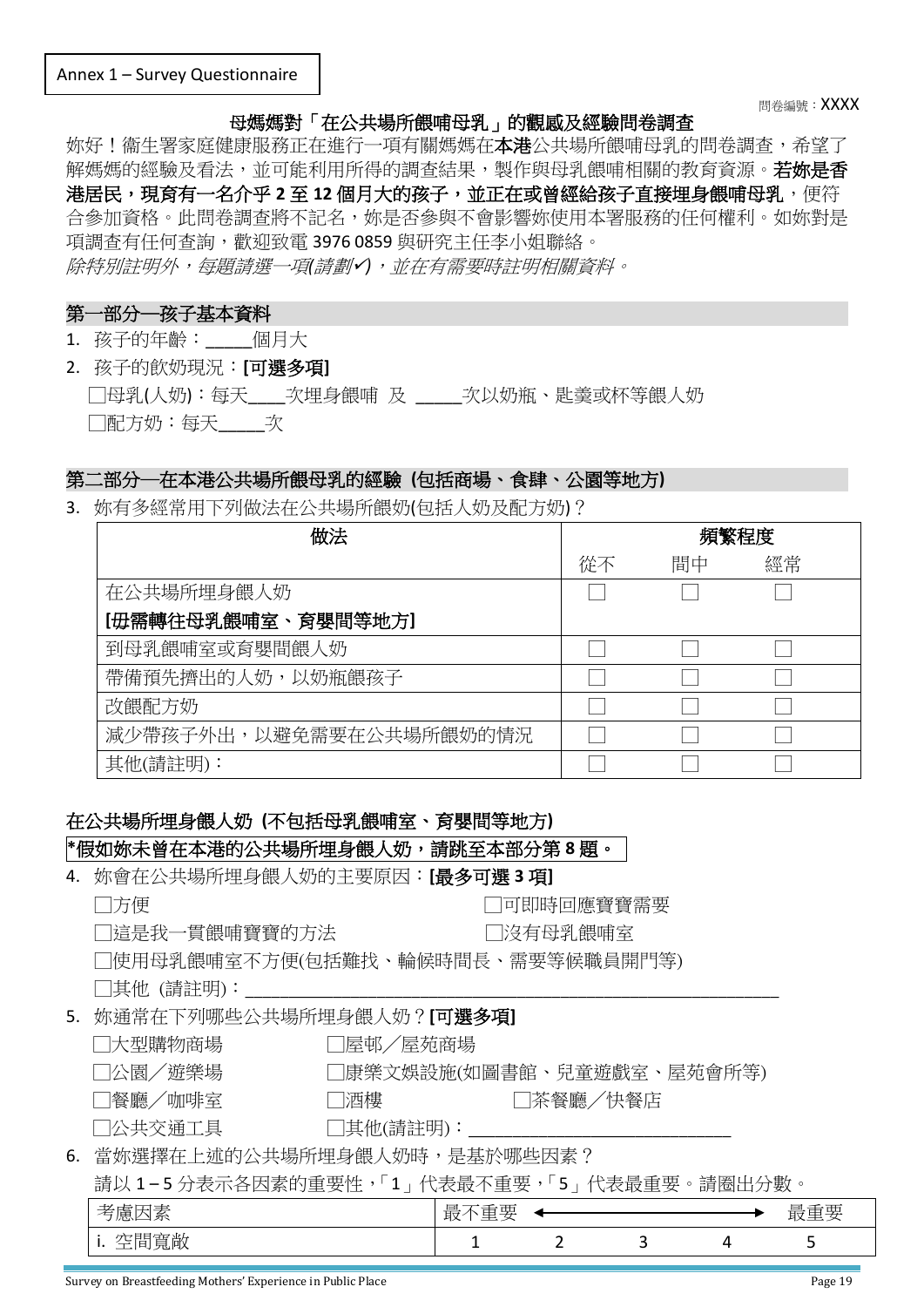| 減少孩子分心<br>環境寧靜、人流較少,<br>ii. |  |  |  |
|-----------------------------|--|--|--|
| 環境清潔衞生<br>iii.              |  |  |  |
| 較隱閉,可保障媽媽的私隱<br>İV.         |  |  |  |
| 職員樂意提供協助<br>v.              |  |  |  |
| (請註明):<br>vi. 其他            |  |  |  |

7. 妳曾否遇到任何經歷,減少妳再次在公共場所埋身餵人奶的意欲?

□沒有(跳至第三部分)

□有,包括以下情況:**[**可選多項**]**

○他人投以奇異目光○受到阻止

○被要求轉到洗手間或其他地方餵人奶

○其他(請註明):

| 請選出遇到上述不愉快經歷的場所:[可選多項] |  |  |
|------------------------|--|--|
|------------------------|--|--|

| ○大型購物商場  | ○屋邨/屋苑商場                  |  |
|----------|---------------------------|--|
| ○公園/遊樂場  | ○康樂文娛設施(如圖書館、兒童遊戲室、屋苑會所等) |  |
| ○餐廳/咖啡室  | ○洒樓<br>○茶餐廳/快餐店           |  |
| ○公共交涌工具  | ○其他(請註明):                 |  |
| (跳至第三部分) |                           |  |

8. 妳未曾在公共場所埋身餵哺母乳的主要原因:**[**最多可選 **3** 項**]**

| □不想別人看見自己餵哺母乳/保障自己的私隱/自己感到尷尬 |  |
|------------------------------|--|
|                              |  |

□丈夫不支持<br>□文夫不支持

□不想令同行的家人或朋友尷尬 □ □ □ □感到他人投以奇異目光

□感到大眾不接納媽媽在公共場所餵哺母乳

 $\Box$ 其他(請註明):

9. 雖然妳未曾在公共場所埋身餵哺母乳,妳曾否希望這樣做?「有 |

# 第三部分─有關媽媽在公共場所餵哺母乳的支援

10. 妳認為下列哪些情況最能夠幫助媽媽在公共場所埋身餵人奶?

請以 1 – 5 分表示各情況的重要性,「1」代表最不重要,「5」代表最重要。請圈出分數。

|                       | 最不重要 |   |   |   | 最重 |
|-----------------------|------|---|---|---|----|
|                       | 要    |   |   |   |    |
| i. 公共場所歡迎媽媽在場餵人奶及提供相  |      | 2 | 3 | 4 | 5  |
| 關協助                   |      |   |   |   |    |
|                       |      |   |   |   |    |
| ii. 得到丈夫的支持及協助        |      | 2 | 3 | 4 | 5  |
| iii. 得到家人的支持及協助       |      | 2 | 3 | 4 | 5  |
| iv. 大眾普遍認同和接納媽媽在公共地方埋 |      | 2 | 3 | 4 |    |
| 身餵人奶                  |      |   |   |   |    |
|                       |      |   |   |   |    |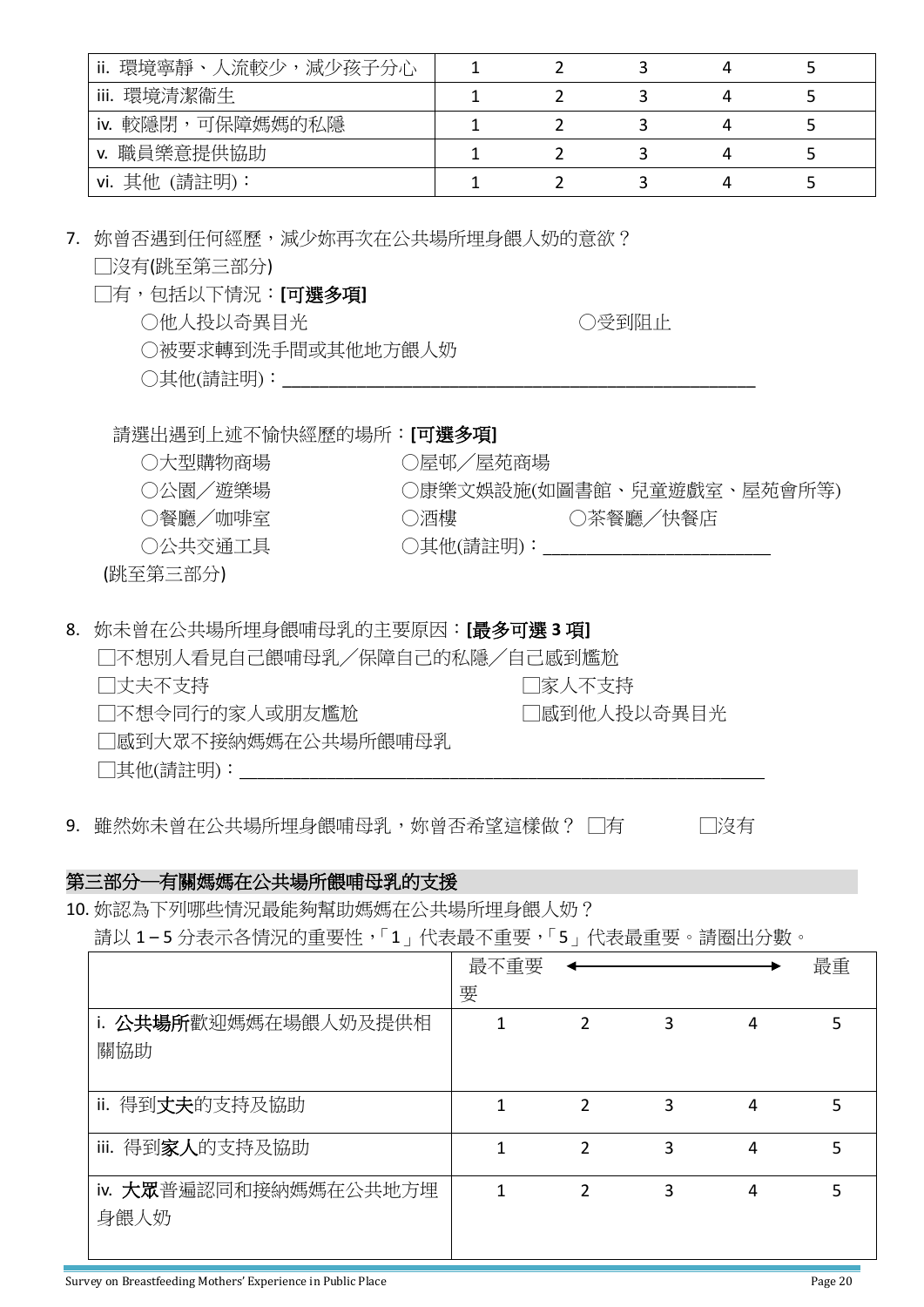| 奶              | v. 其他媽媽普遍都會在公共場所埋身餵人                                                                                                                                                                | $\mathbf{1}$ | $\overline{2}$                                                              | $\overline{3}$ | 4 | 5 |
|----------------|-------------------------------------------------------------------------------------------------------------------------------------------------------------------------------------|--------------|-----------------------------------------------------------------------------|----------------|---|---|
| vi. 其他 (請註明):  |                                                                                                                                                                                     | $\mathbf{1}$ | $\overline{2}$                                                              | $\overline{3}$ | 4 | 5 |
|                | 11. 如果公共場所設有母乳友善政策,妳希望該政策包括下列哪些措施?[ <b>可選多項</b> ]<br>□公共場所貼出明確清晰的標示,表明歡迎媽媽在場餵人奶<br>□職員樂意向授乳媽媽提供較寧靜、私隱度較高的位置<br>□如有人反對媽媽在場餵人奶,職員樂意解釋有關的母乳友善政策<br>□其他 (請註明):                          |              |                                                                             |                |   |   |
| □大型購物商場<br>□食肆 | 12. 妳希望哪些公共場所增設母乳餵哺室或提供特定範圍供媽媽餵人奶?[可選多項]<br>□醫管局或衞牛署轄下診所<br>□康樂文娛設施(如圖書館、博物館、兒童遊戲室、屋苑會所等)<br>□公共交通工具 (請註明):______________________                                                   |              | □屋邨/屋苑商場<br>□公園/遊樂場<br>□酒店                                                  |                |   |   |
| □確保空間充足        | 13. 妳希望公共場所對現有的母乳餵哺室或育嬰間作出哪些改善措施? [最多可選4項]<br>□增設更多母乳餵哺室或育嬰間<br>□提供足夠且舒適的座椅供哺乳者使用<br>7明確分隔餵奶及換尿片的地方                                                                                 |              | □與洗手間明確分隔<br>□設有洗手設施,包括提供洗手液、抹手紙<br>□確保餵哺空間可以上鎖<br>□其他 (請註明): ───────────── |                |   |   |
| 第四部分——個人資料     |                                                                                                                                                                                     |              |                                                                             |                |   |   |
|                | 14. 妳的年齡:     □  24 歲或以下<br>□ 35-44 歳                                                                                                                                               |              | □ 25-34 歲<br>□ 45 歳或以上                                                      |                |   |   |
| 15. 教育程度:      | □未受教育/學前教育<br>□初中 (中一至中三) ──<br>□專上教育:文憑/證書課程 □ □專上教育:副學位課程<br>□專上教育:學位課程或以上                                                                                                        |              | □小學(小一至小六)<br>□高中/預科(中四至中七)                                                 |                |   |   |
| 16. 職業:        | □專業人士 (包括:會計師、教師、律師、警察、醫生、護士、工程師等)<br>□管理/行政級階層 (包括:商人)<br>□文員/文職──(文員、秘書等)<br>□銷售/服務性行業 (售貨員、推銷、侍應等)<br>□技術/勞動工人 (包括技師、電工、司機、厨師、包裝工人等)<br>□家庭主婦/料理家務<br>□退休<br>□待業<br>□其他 (請註明):__ |              |                                                                             |                |   |   |